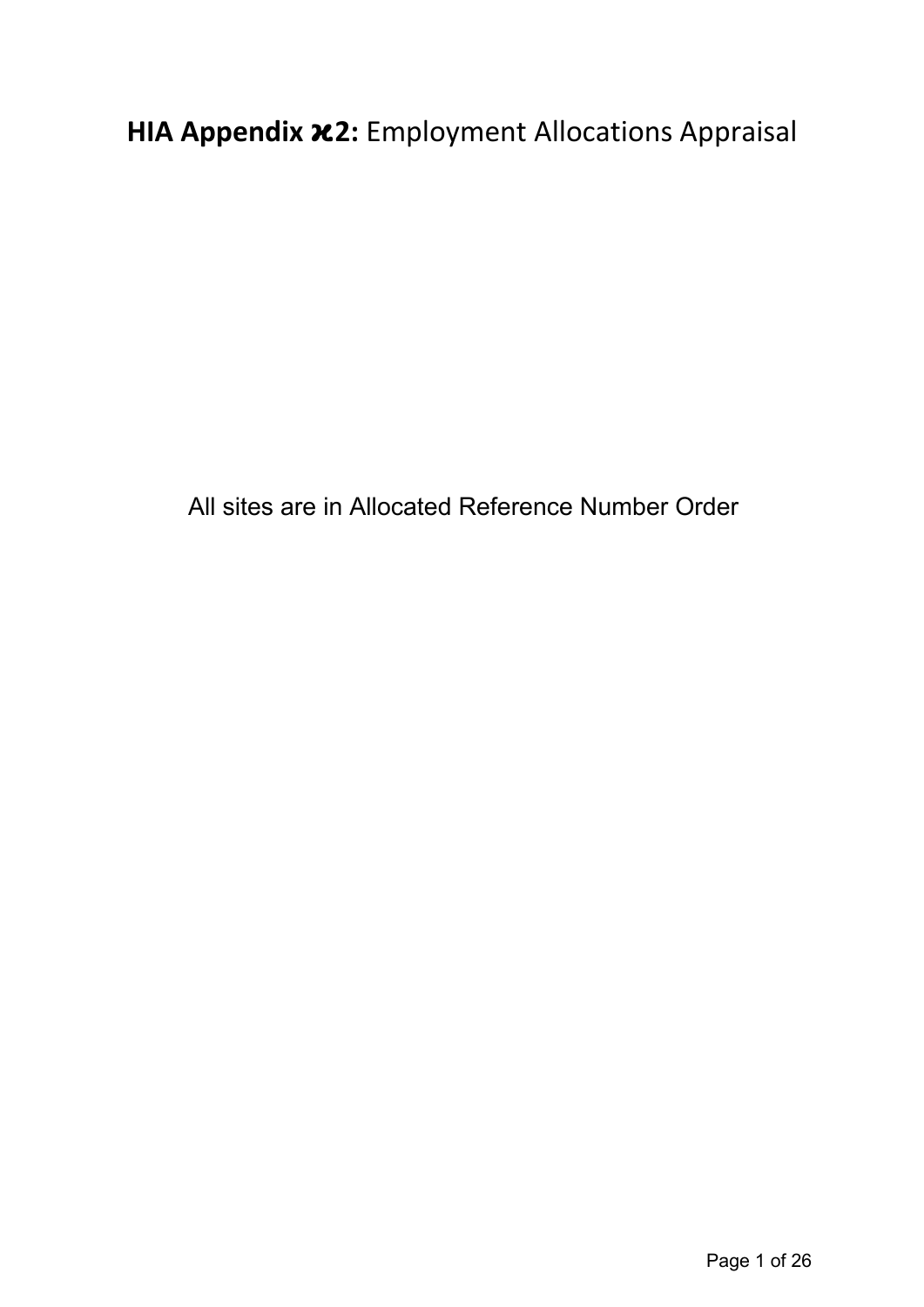E2 Land north of Monks Cross Drive, Option 1, Preferred Options, Rapid Appraisal

| <b>Site</b> |         |                |         | <b>Characteristics</b> |   |         | Current contribution and likely impacts                                                                                                                                                                   | Mitigation /further analysis                                   |
|-------------|---------|----------------|---------|------------------------|---|---------|-----------------------------------------------------------------------------------------------------------------------------------------------------------------------------------------------------------|----------------------------------------------------------------|
|             |         | $\overline{2}$ | 3       | 4                      | 5 | 6       |                                                                                                                                                                                                           | required                                                       |
| E2          | $\circ$ | $\circ$        | $\circ$ | $\circ$                |   | $\circ$ | Characteristic 1: This site is unlikely to have any<br>impact upon this Principal Characteristic.                                                                                                         | <b>Characteristic 1: None</b>                                  |
|             |         |                |         |                        |   |         | Characteristic 2: This site is unlikely to have any<br>impact upon this Principal Characteristic.                                                                                                         | <b>Characteristic 2: None</b>                                  |
|             |         |                |         |                        |   |         | <b>Characteristic 3:</b> This site is unlikely to have any<br>impact upon this Principal Characteristic.                                                                                                  | <b>Characteristic 3: None</b>                                  |
|             |         |                |         |                        |   |         | Characteristic 4: This site is unlikely to have any<br>impact upon this Principal Characteristic. Vicinity<br>already in use as an industrial/commercial area<br>including a variety of modern buildings. | <b>Characteristic 4: None</b>                                  |
|             |         |                |         |                        |   |         | <b>Characteristic 5: There are no known archaeological</b><br>deposits on this site. The site has the potential to<br>contain archaeological remains particularly relating<br>to agricultural practices.  | Characteristic 5: Further analysis and<br>mitigation required. |
|             |         |                |         |                        |   |         | Development of the site would have a destructive<br>impact on any surviving archaeological deposits.                                                                                                      |                                                                |
|             |         |                |         |                        |   |         | Characteristic 6: This site is unlikely to have any<br>impact upon this Principal Characteristic.                                                                                                         | <b>Characteristic 6: None</b>                                  |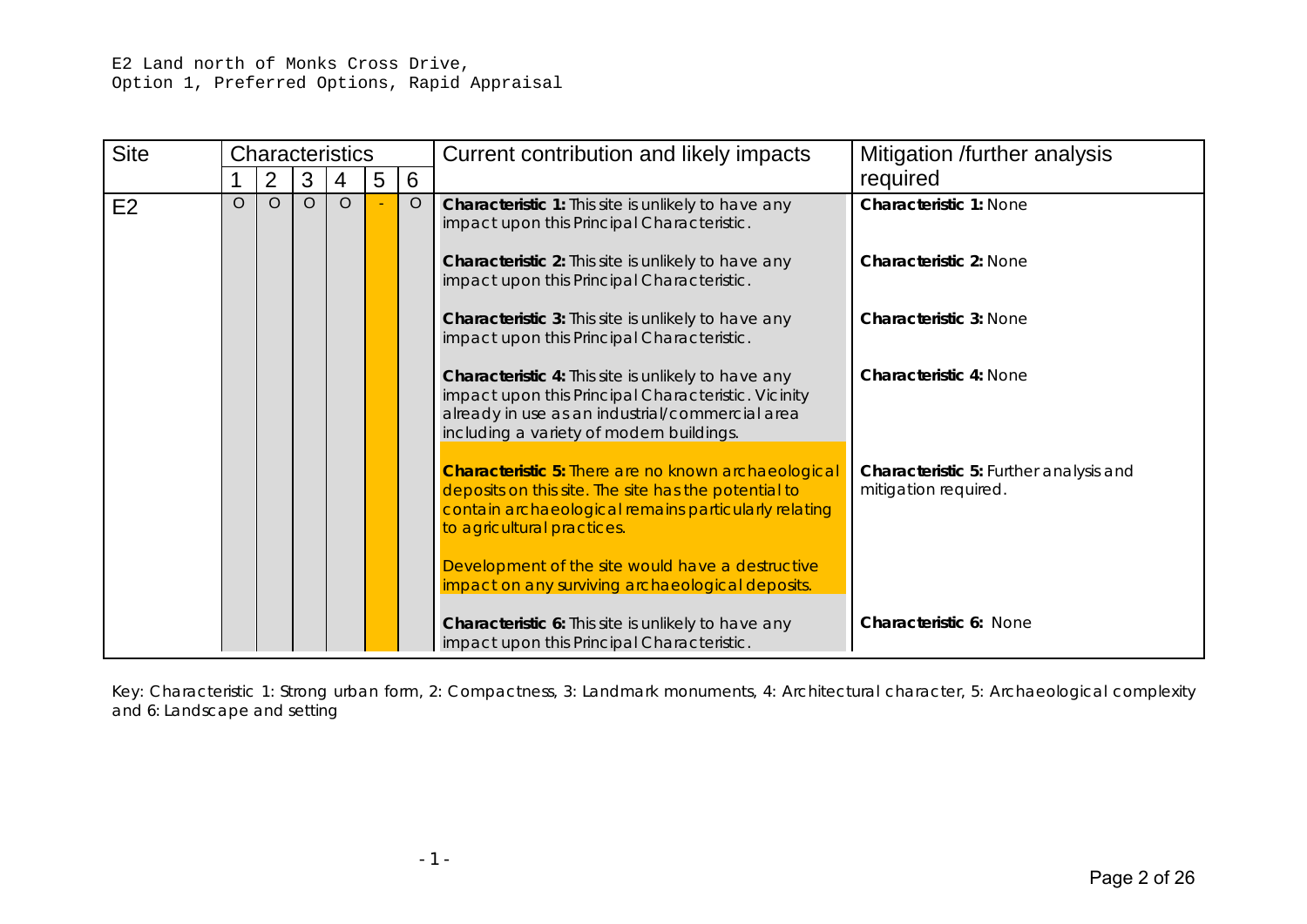| <b>Site</b>    |         |                |         | <b>Characteristics</b> |   |         | Current contribution and likely impacts                                                                                                                                                                                                          | Mitigation /further analysis                                   |
|----------------|---------|----------------|---------|------------------------|---|---------|--------------------------------------------------------------------------------------------------------------------------------------------------------------------------------------------------------------------------------------------------|----------------------------------------------------------------|
|                |         | $\overline{2}$ | 3       | 4                      | 5 | 6       |                                                                                                                                                                                                                                                  | required                                                       |
| E <sub>3</sub> | $\circ$ | $\circ$        | $\circ$ | $\circ$                |   | $\circ$ | Characteristic 1: This site is unlikely to have any<br>impact upon this Principal Characteristic.                                                                                                                                                | <b>Characteristic 1: None</b>                                  |
|                |         |                |         |                        |   |         | Characteristic 2: This site is unlikely to have any<br>impact upon this Principal Characteristic.                                                                                                                                                | <b>Characteristic 2: None</b>                                  |
|                |         |                |         |                        |   |         | Characteristic 3: This site is unlikely to have any<br>impact upon this Principal Characteristic.                                                                                                                                                | <b>Characteristic 3: None</b>                                  |
|                |         |                |         |                        |   |         | Characteristic 4: This site is unlikely to have any<br>impact upon this Principal Characteristic. Vicinity<br>already in use as an industrial/commercial area<br>including a variety of modern buildings.                                        | <b>Characteristic 4: None</b>                                  |
|                |         |                |         |                        |   |         | <b>Characteristic 5: There are no known archaeological</b><br>deposits on this site. However, the site has the<br>potential to contain archaeological remains. A<br>prehistoric landscape and Romano-British camps are<br>known in the vicinity. | Characteristic 5: Further analysis and<br>mitigation required. |
|                |         |                |         |                        |   |         | Development of the site would have a destructive<br>impact on any surviving archaeological deposits.<br>Characteristic 6: This site is unlikely to have any<br>impact upon this Principal Characteristic.                                        | <b>Characteristic 6: None</b>                                  |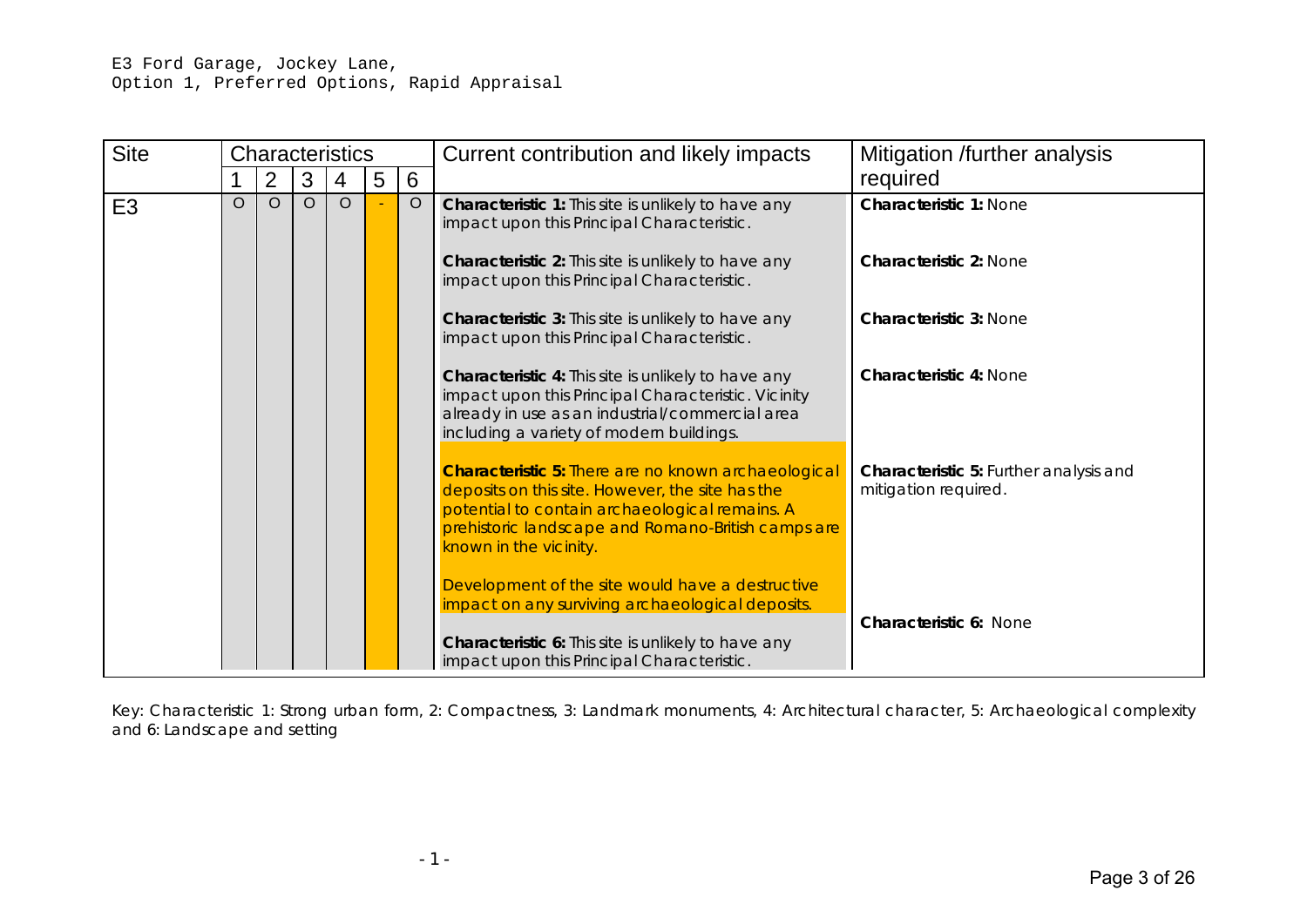## E4 Land at Layerthorpe and James St, Option 1, Preferred Options, Rapid Appraisal

| <b>Site</b> |         |                |         | <b>Characteristics</b> |   |         | Current contribution and likely impacts                                                                                                                                                                                                                                                                                                                                                                                                  | Mitigation /further analysis                                   |
|-------------|---------|----------------|---------|------------------------|---|---------|------------------------------------------------------------------------------------------------------------------------------------------------------------------------------------------------------------------------------------------------------------------------------------------------------------------------------------------------------------------------------------------------------------------------------------------|----------------------------------------------------------------|
|             |         | $\overline{2}$ | 3       | 4                      | 5 | 6       |                                                                                                                                                                                                                                                                                                                                                                                                                                          | required                                                       |
| E4          | $\circ$ | $\circ$        | $\circ$ | $\circ$                |   | $\circ$ | Characteristic 1: This site is unlikely to have any<br>impact upon this Principal Characteristic.<br><b>Characteristic 2:</b> This site is unlikely to have any                                                                                                                                                                                                                                                                          | <b>Characteristic 1: None</b><br><b>Characteristic 2: None</b> |
|             |         |                |         |                        |   |         | impact upon this Principal Characteristic.<br><b>Characteristic 3:</b> This site is unlikely to have any<br>impact upon this Principal Characteristic.                                                                                                                                                                                                                                                                                   | <b>Characteristic 3: None</b>                                  |
|             |         |                |         |                        |   |         | Glimpses of The Minster visible from the site.<br>Development will not impact upon the view from the<br>site.<br>Characteristic 4: This site is unlikely to have any<br>impact upon this Principal Characteristic. Vicinity in                                                                                                                                                                                                           | <b>Characteristic 4: None</b>                                  |
|             |         |                |         |                        |   |         | use as an industrial/commercial and residential area<br>including a variety of modern buildings. Quality<br>buildings still need to be encouraged.                                                                                                                                                                                                                                                                                       | Characteristic 5: Further analysis and                         |
|             |         |                |         |                        |   |         | <b>Characteristic 5: There are no known archaeological</b><br>deposits on this site. The construction and<br>subsequent demolition of 19th century terraced<br>housing on the site and construction of mid-late 20th<br>century garage buildings will have had a detrimental<br>impact on any surviving archaeological deposits.<br>However, pockets of archaeology relating to the<br>terraced housing or earlier deposits may survive. | mitigation required.<br>Characteristic 6: None                 |
|             |         |                |         |                        |   |         | <b>Characteristic 6:</b> This site is unlikely to have any<br>impact upon this Principal Characteristic.                                                                                                                                                                                                                                                                                                                                 |                                                                |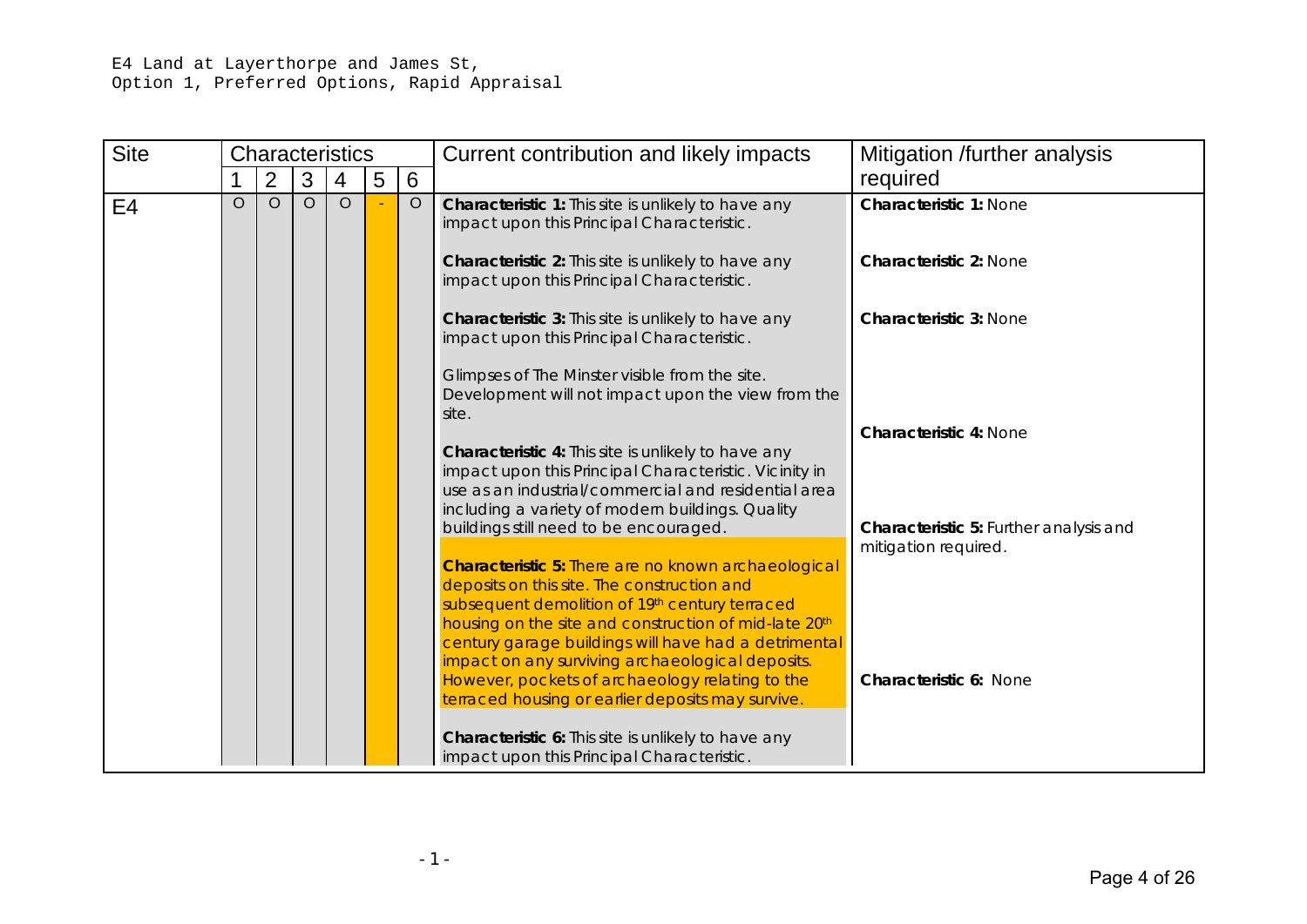E4 Land at Layerthorpe and James St, Option 1, Preferred Options, Rapid Appraisal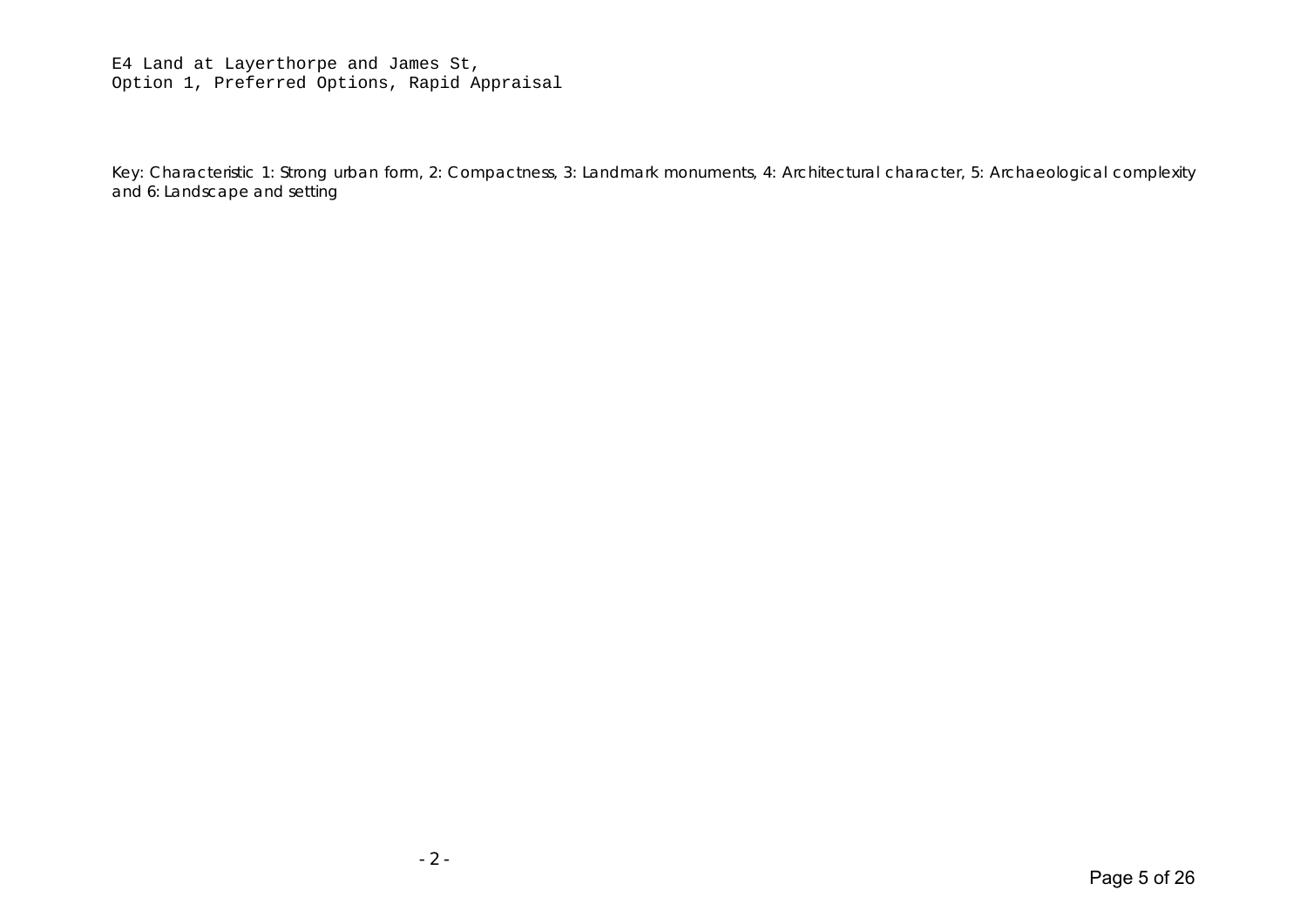## E5 Amalgamated sites at James St, Option 1, Preferred Options, Rapid Appraisal

| <b>Site</b>    |         |                |         | <b>Characteristics</b> |   |         | Current contribution and likely impacts                                                                                                                                                                                                                                                                                                                                                                                                                                                                                                                                                    | Mitigation /further analysis                                   |
|----------------|---------|----------------|---------|------------------------|---|---------|--------------------------------------------------------------------------------------------------------------------------------------------------------------------------------------------------------------------------------------------------------------------------------------------------------------------------------------------------------------------------------------------------------------------------------------------------------------------------------------------------------------------------------------------------------------------------------------------|----------------------------------------------------------------|
|                |         | $\overline{2}$ | 3       | $\overline{4}$         | 5 | 6       |                                                                                                                                                                                                                                                                                                                                                                                                                                                                                                                                                                                            | required                                                       |
| E <sub>5</sub> | $\circ$ | $\circ$        | $\circ$ | $\circ$                |   | $\circ$ | Characteristic 1: This site is unlikely to have any<br>impact upon this Principal Characteristic.<br>Characteristic 2: This site is unlikely to have any                                                                                                                                                                                                                                                                                                                                                                                                                                   | <b>Characteristic 1: None</b><br><b>Characteristic 2: None</b> |
|                |         |                |         |                        |   |         | impact upon this Principal Characteristic.                                                                                                                                                                                                                                                                                                                                                                                                                                                                                                                                                 |                                                                |
|                |         |                |         |                        |   |         | <b>Characteristic 3:</b> This site is unlikely to have any<br>impact upon this Principal Characteristic.                                                                                                                                                                                                                                                                                                                                                                                                                                                                                   | <b>Characteristic 3: None</b>                                  |
|                |         |                |         |                        |   |         | <b>Characteristic 4:</b> This site is unlikely to have any<br>impact upon this Principal Characteristic. Vicinity in<br>use as an industrial/commercial and residential area<br>including a variety of modern buildings.                                                                                                                                                                                                                                                                                                                                                                   | <b>Characteristic 4: None</b>                                  |
|                |         |                |         |                        |   |         | <b>Characteristic 5: There are no known archaeological</b><br>deposits on this site. The construction and<br>subsequent demolition of 19th century terraced<br>housing across the majority of the site and<br>construction of current buildings will have had a<br>detrimental impact on any surviving archaeological<br>deposits. However, pockets of archaeology relating<br>to the terraced housing or earlier deposits<br>(particularly across the coal yard area which<br>appears to have been less disturbed) may survive.<br>The western part of this site borders the Central Area | Characteristic 5: Further analysis and<br>mitigation required. |
|                |         |                |         |                        |   |         | of Archaeological Importance.                                                                                                                                                                                                                                                                                                                                                                                                                                                                                                                                                              | Characteristic 6: None                                         |
|                |         |                |         |                        |   |         | Characteristic 6: This site is unlikely to have any<br>impact upon this Principal Characteristic.                                                                                                                                                                                                                                                                                                                                                                                                                                                                                          |                                                                |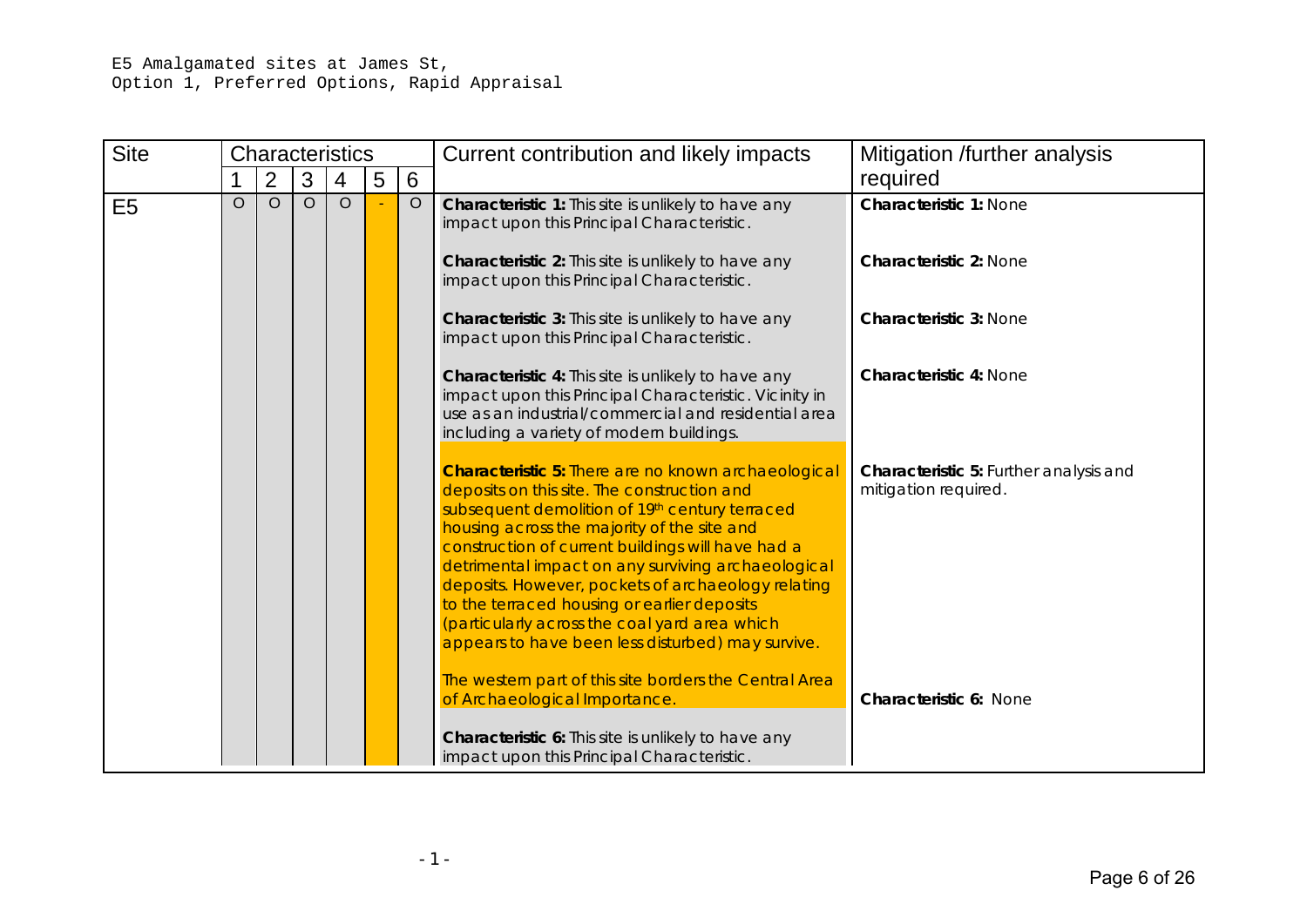E5 Amalgamated sites at James St, Option 1, Preferred Options, Rapid Appraisal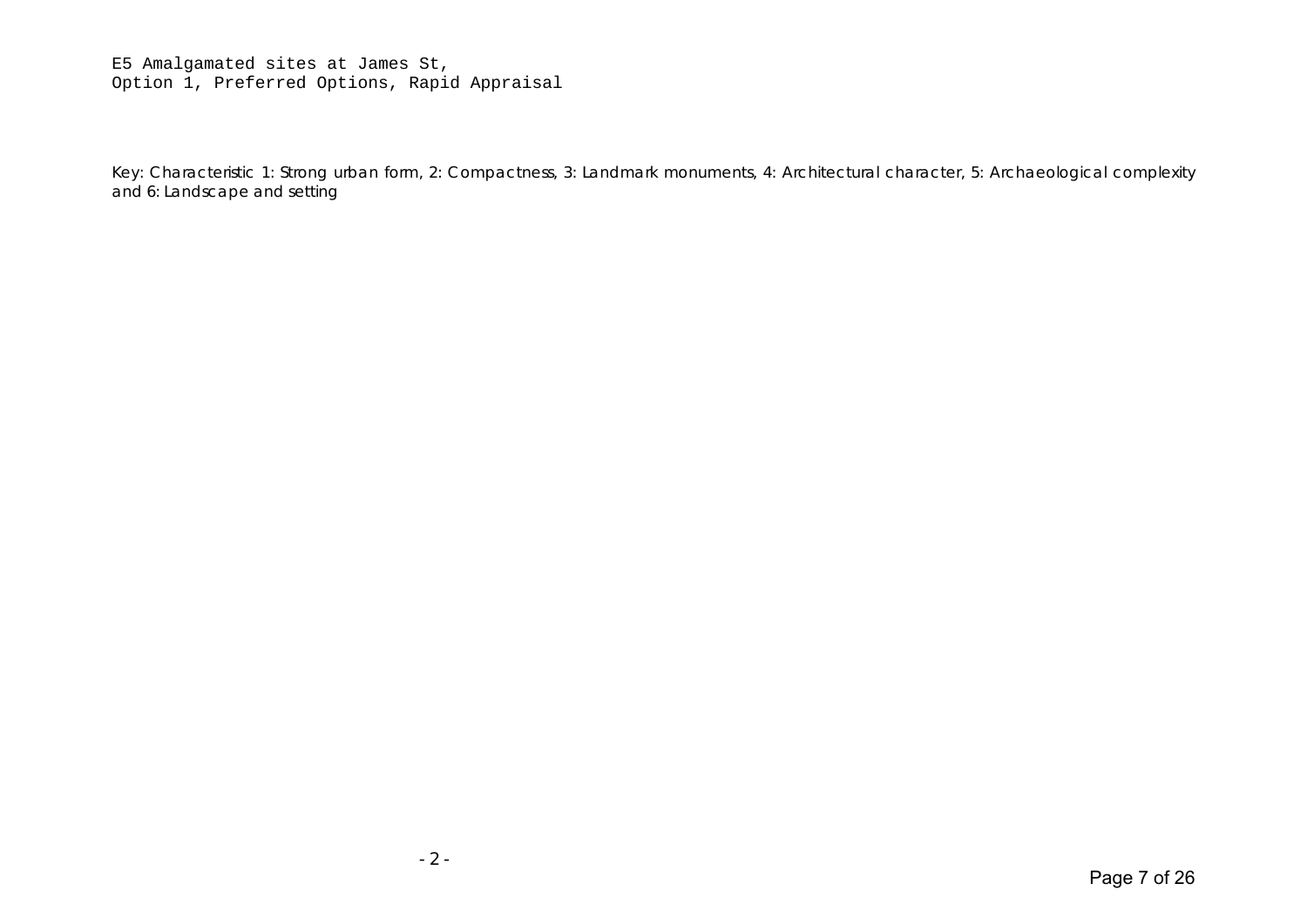E6 Amalgamated sites at Common Lane, Dunnington, Option 1, Preferred Options, Rapid Appraisal

| <b>Site</b>    |         |                |         | <b>Characteristics</b> |   |              | Current contribution and likely impacts                                                                                                                                                                                  | Mitigation /further analysis                                                      |
|----------------|---------|----------------|---------|------------------------|---|--------------|--------------------------------------------------------------------------------------------------------------------------------------------------------------------------------------------------------------------------|-----------------------------------------------------------------------------------|
|                |         | $\overline{2}$ | 3       | 4                      | 5 | 6            |                                                                                                                                                                                                                          | required                                                                          |
| E <sub>6</sub> | $\circ$ | $\circ$        | $\circ$ | $\circ$                |   | $\mathsf{d}$ | Characteristic 1: This site is unlikely to have any<br>impact upon this Principal Characteristic.                                                                                                                        | <b>Characteristic 1: None</b>                                                     |
|                |         |                |         |                        |   |              | Characteristic 2: This site is unlikely to have any<br>impact upon this Principal Characteristic.                                                                                                                        | <b>Characteristic 2: None</b>                                                     |
|                |         |                |         |                        |   |              | Characteristic 3: This site is unlikely to have any<br>impact upon this Principal Characteristic.                                                                                                                        | <b>Characteristic 3: None</b>                                                     |
|                |         |                |         |                        |   |              | <b>Characteristic 4:</b> This site is unlikely to have any<br>impact upon this Principal Characteristic as it is on<br>the fringe of an industrial area.                                                                 | <b>Characteristic 4: Further information/analysis</b><br>and mitigation required. |
|                |         |                |         |                        |   |              | <b>Characteristic 5: Development of the site may have</b><br>a destructive impact on any surviving<br>archaeological deposits.                                                                                           | Characteristic 5: Further analysis and<br>mitigation required.                    |
|                |         |                |         |                        |   |              | Possible Roman field boundaries/ditch system<br>identified in adjacent field.                                                                                                                                            | Characteristic 6: Further analysis and                                            |
|                |         |                |         |                        |   |              | <b>Characteristic 6:</b> This site is unlikely to have any<br>significant impact upon this Principal Characteristic.<br>Development on this site may affect the approach<br>into/setting of Dunnington from Common Road. | mitigation required.                                                              |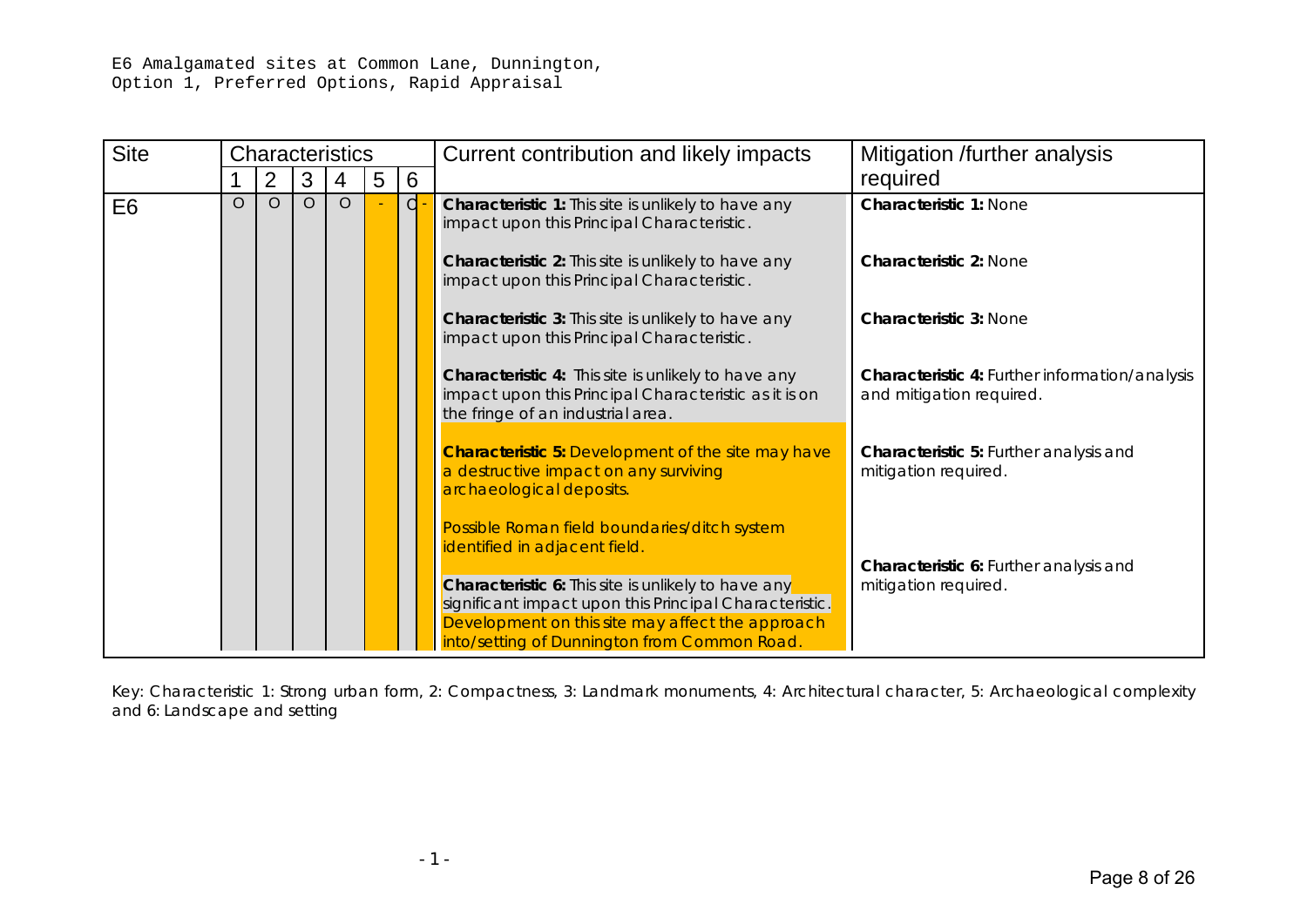| <b>Site</b> |         | <b>Characteristics</b> |         |       |   |         | Current contribution and likely impacts                                                                                                                                                                                                                                              | Mitigation /further analysis                                                      |
|-------------|---------|------------------------|---------|-------|---|---------|--------------------------------------------------------------------------------------------------------------------------------------------------------------------------------------------------------------------------------------------------------------------------------------|-----------------------------------------------------------------------------------|
|             |         | 2                      | 3       | 4     | 5 | 6       |                                                                                                                                                                                                                                                                                      | required                                                                          |
| E7          | $\circ$ | $\circ$                | $\circ$ | $d -$ |   | $\circ$ | Characteristic 1: This site is unlikely to have any<br>impact upon this Principal Characteristic.                                                                                                                                                                                    | <b>Characteristic 1: None</b>                                                     |
|             |         |                        |         |       |   |         | Characteristic 2: This site is unlikely to have any<br>impact upon this Principal Characteristic.                                                                                                                                                                                    | Characteristic 2: None                                                            |
|             |         |                        |         |       |   |         | <b>Characteristic 3:</b> This site is unlikely to have any<br>impact upon this Principal Characteristic.                                                                                                                                                                             | <b>Characteristic 3: None</b>                                                     |
|             |         |                        |         |       |   |         | Characteristic 4: Inappropriate development may<br>have a minor impact upon the approach to<br>Wheldrake from Wheldrake Lane. However,<br>proposed site is an extension of an extant small<br>industrial estate. The extension would be located<br>slightly away from the main road. | <b>Characteristic 4: Further information/analysis</b><br>and mitigation required. |
|             |         |                        |         |       |   |         | <b>Characteristic 5: Development of the site would</b><br>have a destructive impact on any surviving<br>archaeological deposits which may relate to                                                                                                                                  | Characteristic 5: Further analysis and<br>mitigation required.                    |
|             |         |                        |         |       |   |         | agricultural practices associated with Wheldrake.                                                                                                                                                                                                                                    | Characteristic 6: None                                                            |
|             |         |                        |         |       |   |         | <b>Characteristic 6:</b> This site is unlikely to have any<br>impact upon this Principal Characteristic.                                                                                                                                                                             |                                                                                   |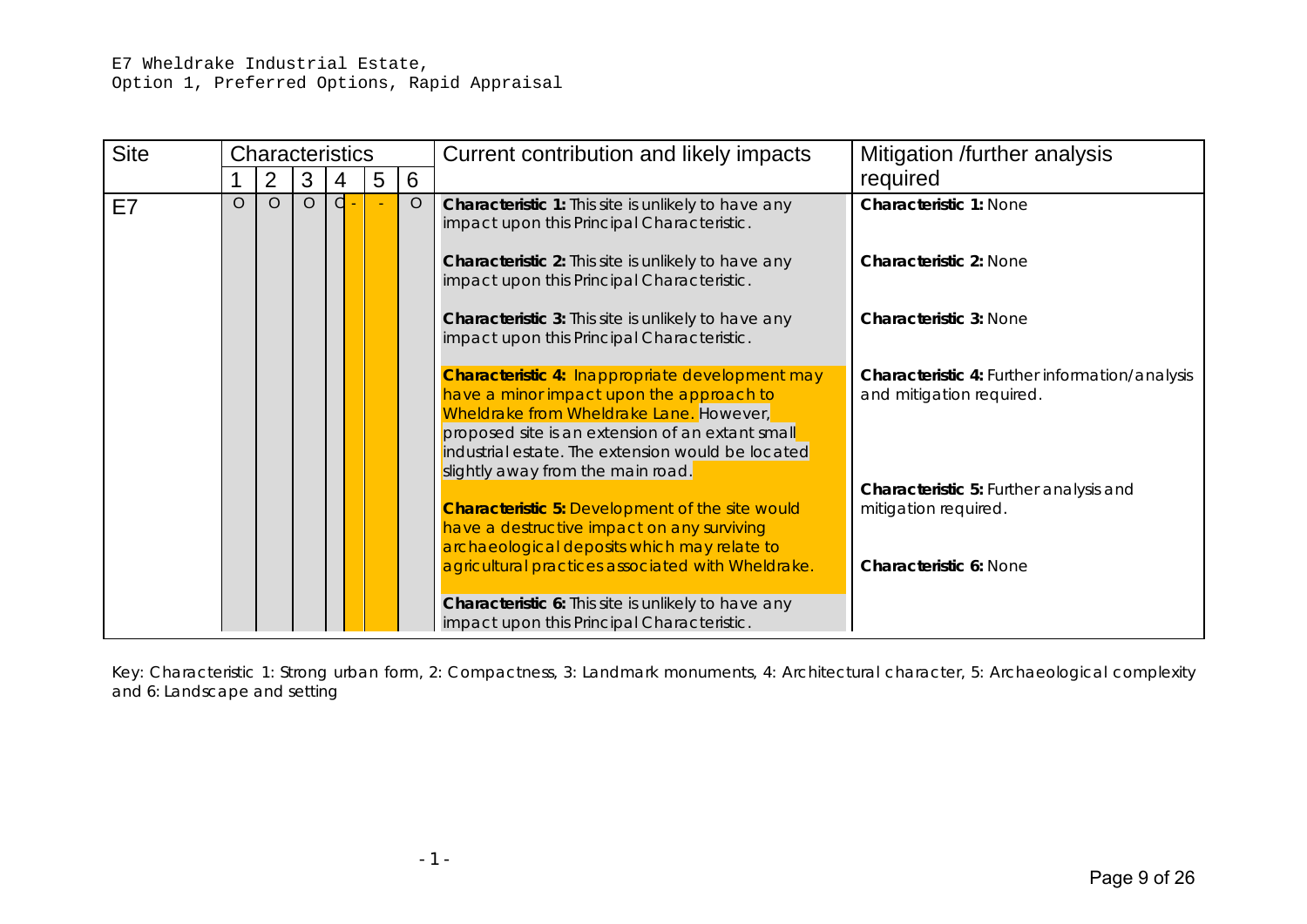## E8 Wheldrake Industrial Estate, Option 1, Preferred Options, Rapid Appraisal

| <b>Site</b>    |         |                |                | <b>Characteristics</b> |   |          | Current contribution and likely impacts                                                                                                                                                                                                                                              | Mitigation /further analysis                                               |
|----------------|---------|----------------|----------------|------------------------|---|----------|--------------------------------------------------------------------------------------------------------------------------------------------------------------------------------------------------------------------------------------------------------------------------------------|----------------------------------------------------------------------------|
|                |         | $\overline{2}$ | 3              | $\overline{4}$         | 5 | 6        |                                                                                                                                                                                                                                                                                      | required                                                                   |
| E <sub>8</sub> | $\circ$ | $\overline{d}$ | $\overline{O}$ |                        |   | $\Omega$ | Characteristic 1: This site is unlikely to have any<br>impact upon this Principal Characteristic.                                                                                                                                                                                    | <b>Characteristic 1: None</b>                                              |
|                |         |                |                |                        |   |          | Characteristic 2: This site is generally unlikely to have<br>a significant impact upon this Principal<br>Characteristic.<br>However, inappropriate development may have a<br>minor impact upon the approach to Wheldrake from<br>the west. The outgang to the west of the village is | Characteristic 2: Further analysis and<br>mitigation required.             |
|                |         |                |                |                        |   |          | identifiable. Development up to the edge of the<br>approach road may impact upon the relatively                                                                                                                                                                                      |                                                                            |
|                |         |                |                |                        |   |          | open nature of the outgang area.                                                                                                                                                                                                                                                     | <b>Characteristic 3: None</b>                                              |
|                |         |                |                |                        |   |          | Characteristic 3: This site is unlikely to have any<br>impact upon this Principal Characteristic.                                                                                                                                                                                    | Characteristic 4: Further information/analysis<br>and mitigation required. |
|                |         |                |                |                        |   |          | Characteristic 4: Inappropriate architecture/scale of<br>new builds may have a minor impact upon the<br>approach to Wheldrake from the west. Proposed site<br>is an extension of an extant small industrial estate.                                                                  |                                                                            |
|                |         |                |                |                        |   |          | The proposed site is located within close proximity to<br>the western edge of Wheldrake Conservation Area.<br>Development may have an impact upon the setting<br>of the Conservation Area.                                                                                           | Characteristic 5: Further analysis and<br>mitigation required.             |
|                |         |                |                |                        |   |          | <b>Characteristic 5: Development of the site would</b><br>have a destructive impact on any surviving<br>archaeological deposits which may relate to the<br>agricultural practices of Wheldrake.                                                                                      | Characteristic 6: None                                                     |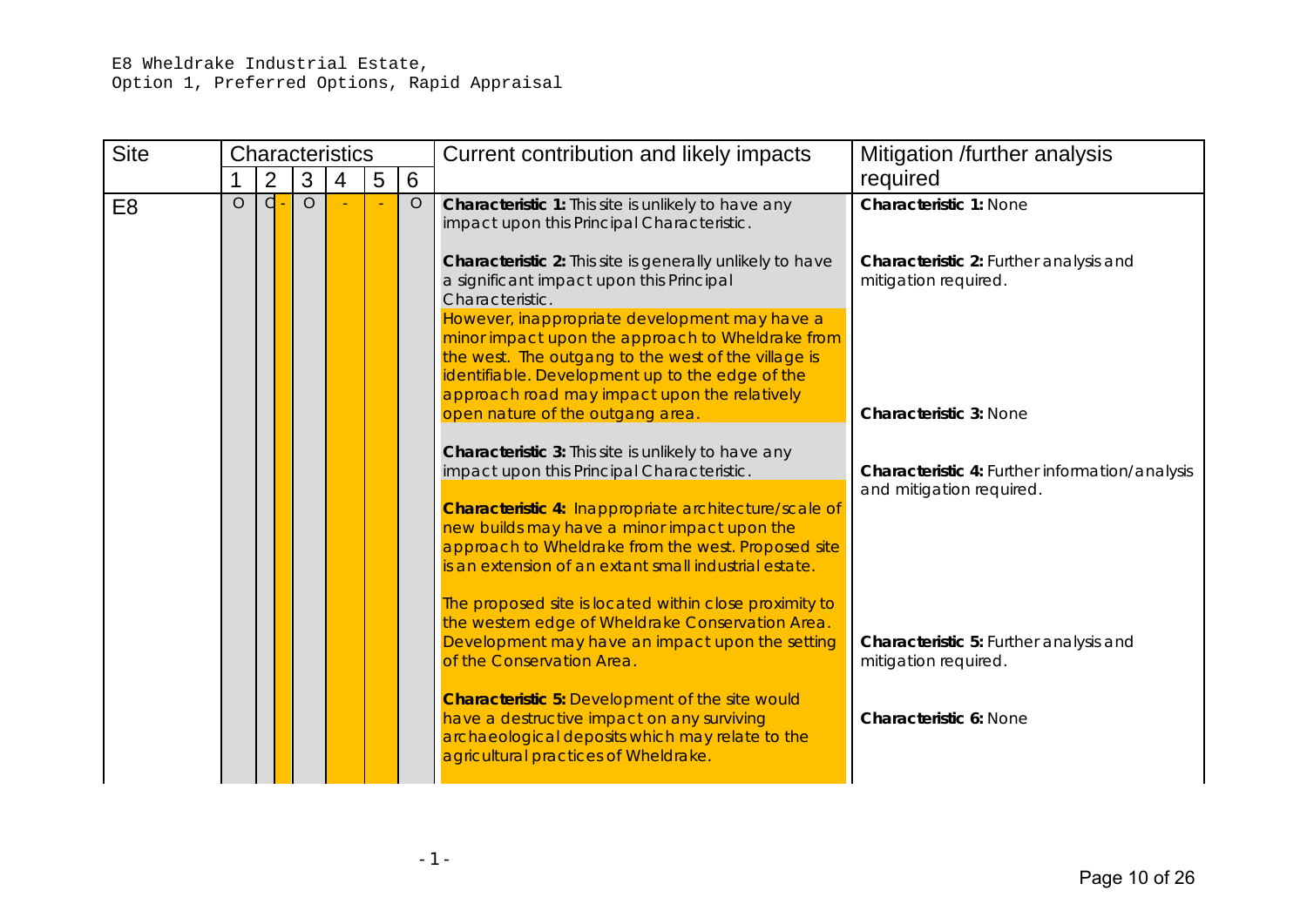## E8 Wheldrake Industrial Estate, Option 1, Preferred Options, Rapid Appraisal

|--|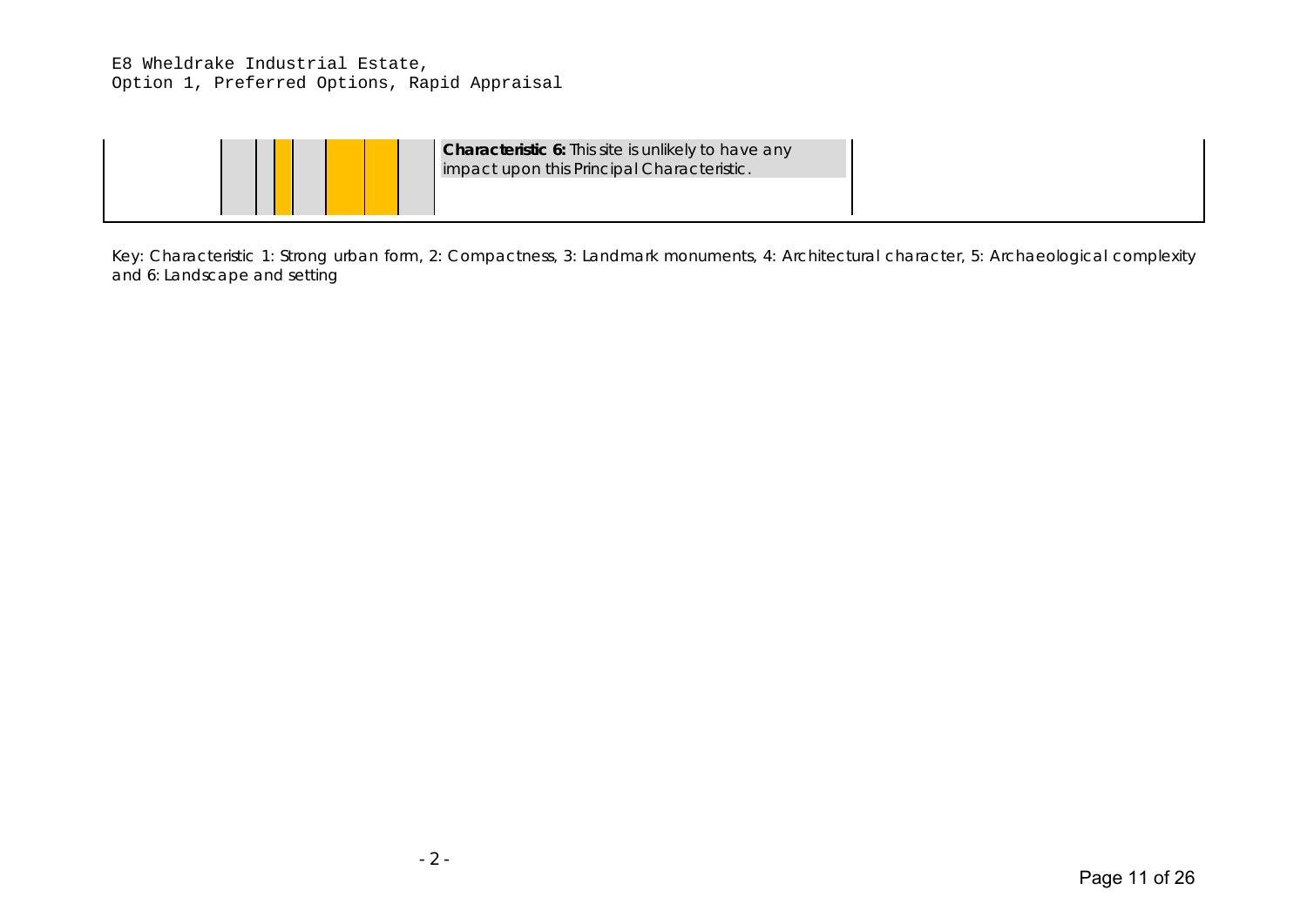| <b>Site</b>    | <b>Characteristics</b> |          |   |          |   |         | Current contribution and likely impacts                                                                                                                                                     | Mitigation /further analysis                                          |
|----------------|------------------------|----------|---|----------|---|---------|---------------------------------------------------------------------------------------------------------------------------------------------------------------------------------------------|-----------------------------------------------------------------------|
|                |                        | 2        | 3 | 4        | 5 | 6       |                                                                                                                                                                                             | required                                                              |
| E <sub>9</sub> | $\circ$                | $\Omega$ | O | $\Omega$ |   | $\circ$ | <b>Characteristic 1:</b> This site is unlikely to have any<br>impact upon this Principal Characteristic.                                                                                    | <b>Characteristic 1: None</b>                                         |
|                |                        |          |   |          |   |         | <b>Characteristic 2:</b> This site is unlikely to have any<br>impact upon this Principal Characteristic.                                                                                    | <b>Characteristic 2: None</b>                                         |
|                |                        |          |   |          |   |         | Characteristic 3: This site is unlikely to have any<br>impact upon this Principal Characteristic.                                                                                           | <b>Characteristic 3: None</b>                                         |
|                |                        |          |   |          |   |         | <b>Characteristic 4:</b> This site is unlikely to have any<br>impact upon this Principal Characteristic. Area is<br>already industrial/commercial in character behind<br>the road frontage. | <b>Characteristic 4: None</b>                                         |
|                |                        |          |   |          |   |         | <b>Characteristic 5: No known archaeology on the site.</b><br>Development of the site would have a destructive<br>impact on any surviving archaeological deposits.                          | <b>Characteristic 5: Further analysis and</b><br>mitigation required. |
|                |                        |          |   |          |   |         | <b>Characteristic 6:</b> This site is unlikely to have any<br>impact upon this Principal Characteristic.                                                                                    | <b>Characteristic 6: None</b>                                         |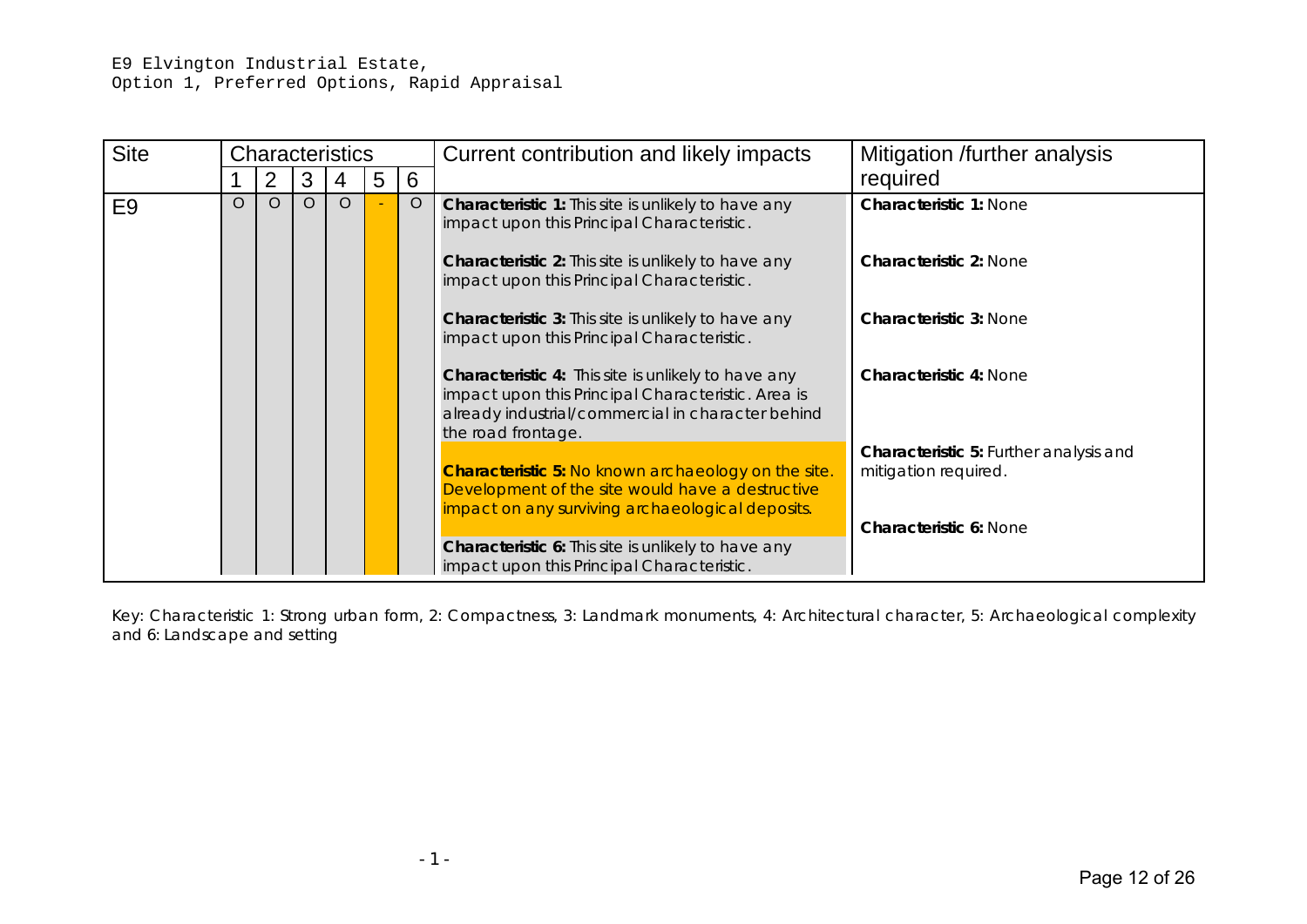## E10 Chessingham Park remaining land, Option 1, Preferred Options, Rapid Appraisal

| <b>Site</b>     |         | <b>Characteristics</b> |         |         |   |         | Current contribution and likely impacts                                                                                                                                                                  | Mitigation /further analysis                                   |
|-----------------|---------|------------------------|---------|---------|---|---------|----------------------------------------------------------------------------------------------------------------------------------------------------------------------------------------------------------|----------------------------------------------------------------|
|                 |         | 2                      | 3       | 4       | 5 | 6       |                                                                                                                                                                                                          | required                                                       |
| E <sub>10</sub> | $\circ$ | $\circ$                | $\circ$ | $\circ$ | d | $\circ$ | Characteristic 1: This site is unlikely to have any<br>impact upon this Principal Characteristic.                                                                                                        | <b>Characteristic 1: None</b>                                  |
|                 |         |                        |         |         |   |         | <b>Characteristic 2:</b> This site is unlikely to have any<br>impact upon this Principal Characteristic.                                                                                                 | <b>Characteristic 2: None</b>                                  |
|                 |         |                        |         |         |   |         | <b>Characteristic 3:</b> This site is unlikely to have any<br>impact upon this Principal Characteristic.                                                                                                 | <b>Characteristic 3: None</b>                                  |
|                 |         |                        |         |         |   |         | <b>Characteristic 4:</b> Site is within an existing industrial<br>estate and is unlikely to be seen from Common<br>Lane. This site is unlikely to have any impact upon this<br>Principal Characteristic. | <b>Characteristic 4: None</b>                                  |
|                 |         |                        |         |         |   |         | Characteristic 5: 19th century Derwent Valley Light<br>Railway formerly ran through this area.                                                                                                           | Characteristic 5: Further analysis and<br>mitigation required. |
|                 |         |                        |         |         |   |         | Ridge and furrow is recorded as having existed here.<br>Remains of this may be present sub surface.                                                                                                      |                                                                |
|                 |         |                        |         |         |   |         | Development will have a detrimental impact on any<br>surviving archaeological deposits. This site is likely to<br>have already been investigated when the Industrial<br>Estate was created.              | <b>Characteristic 6: None</b>                                  |
|                 |         |                        |         |         |   |         | Characteristic 6: This site is unlikely to have any<br>impact upon this Principal Characteristic.                                                                                                        |                                                                |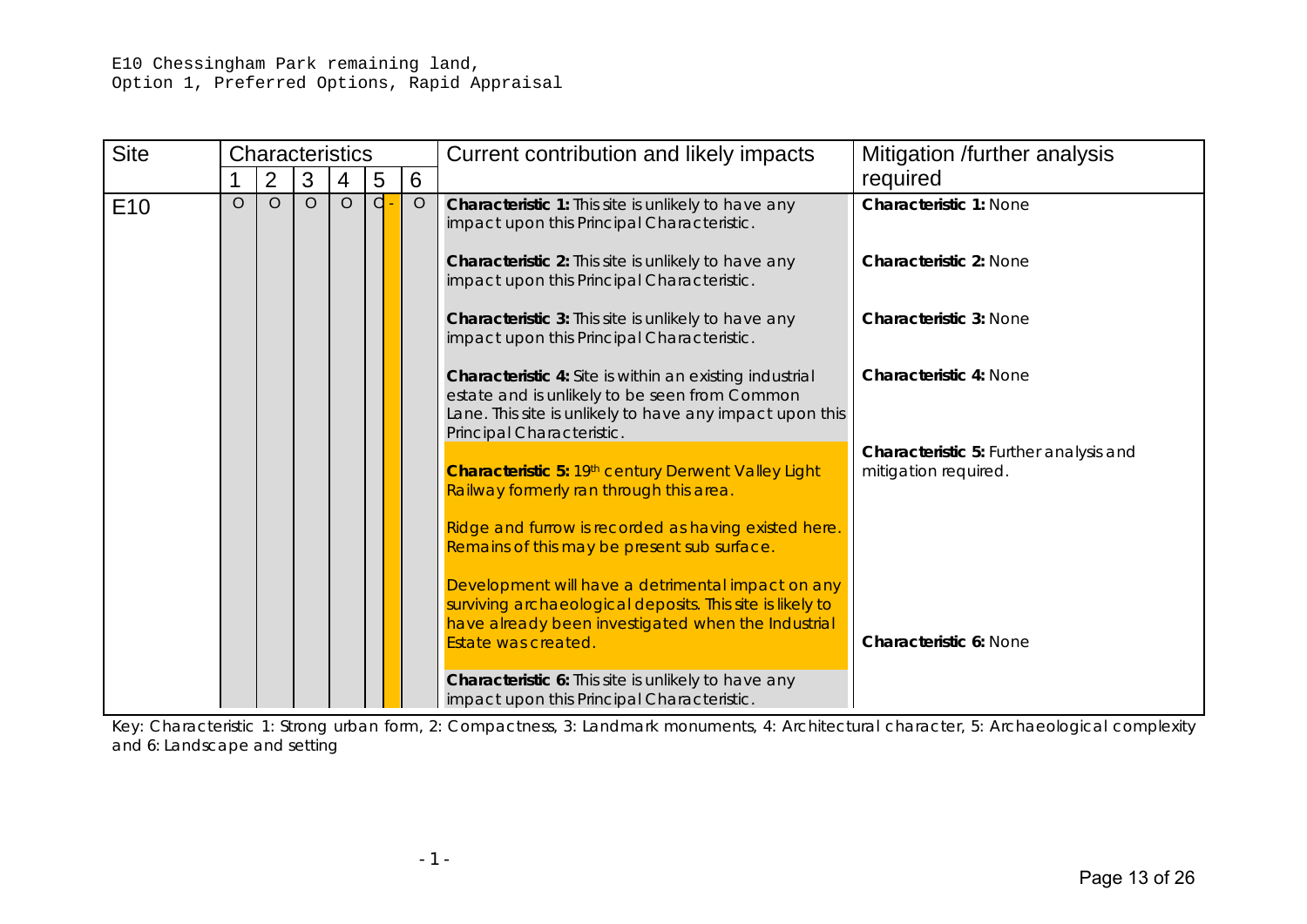#### E11 Annamine Nurseries, Jockey Lane, Option 1, Preferred Options, Rapid Appraisal

| <b>Site</b>     |         | <b>Characteristics</b> |   |         |         |         | Current contribution and likely impacts                                                                                                                                                                                                                                                            | Mitigation /further analysis  |
|-----------------|---------|------------------------|---|---------|---------|---------|----------------------------------------------------------------------------------------------------------------------------------------------------------------------------------------------------------------------------------------------------------------------------------------------------|-------------------------------|
|                 |         | 2                      | 3 | 4       | 5       | 6       |                                                                                                                                                                                                                                                                                                    | required                      |
| E <sub>11</sub> | $\circ$ | $\Omega$               | O | $\circ$ | $\circ$ | $\circ$ | Characteristic 1: This site is unlikely to have any<br>impact upon this Principal Characteristic.                                                                                                                                                                                                  | <b>Characteristic 1: None</b> |
|                 |         |                        |   |         |         |         | Characteristic 2: This site is unlikely to have any<br>impact upon this Principal Characteristic.                                                                                                                                                                                                  | <b>Characteristic 2: None</b> |
|                 |         |                        |   |         |         |         | <b>Characteristic 3:</b> This site is unlikely to have any<br>impact upon this Principal Characteristic.                                                                                                                                                                                           | <b>Characteristic 3: None</b> |
|                 |         |                        |   |         |         |         | <b>Characteristic 4:</b> This site is unlikely to have any<br>significant impact upon this Principal Characteristic.<br>Area contains a mixture of commercial/industrial<br>and residential buildings.                                                                                             | <b>Characteristic 4: None</b> |
|                 |         |                        |   |         |         |         | <b>Characteristic 5: A 2004 evaluation revealed</b><br>evidence of post-medieval ridge and furrow<br>ploughing. Development of the site would have a<br>destructive impact on any further surviving<br>archaeological deposits. The evaluation and<br>subsequent agreed mitigation strategies have | <b>Characteristic 5: None</b> |
|                 |         |                        |   |         |         |         | therefore neutralised the threat to archaeology by<br>development on this site.                                                                                                                                                                                                                    | <b>Characteristic 6: None</b> |
|                 |         |                        |   |         |         |         | Characteristic 6: This site is unlikely to have any<br>impact upon this Principal Characteristic.                                                                                                                                                                                                  |                               |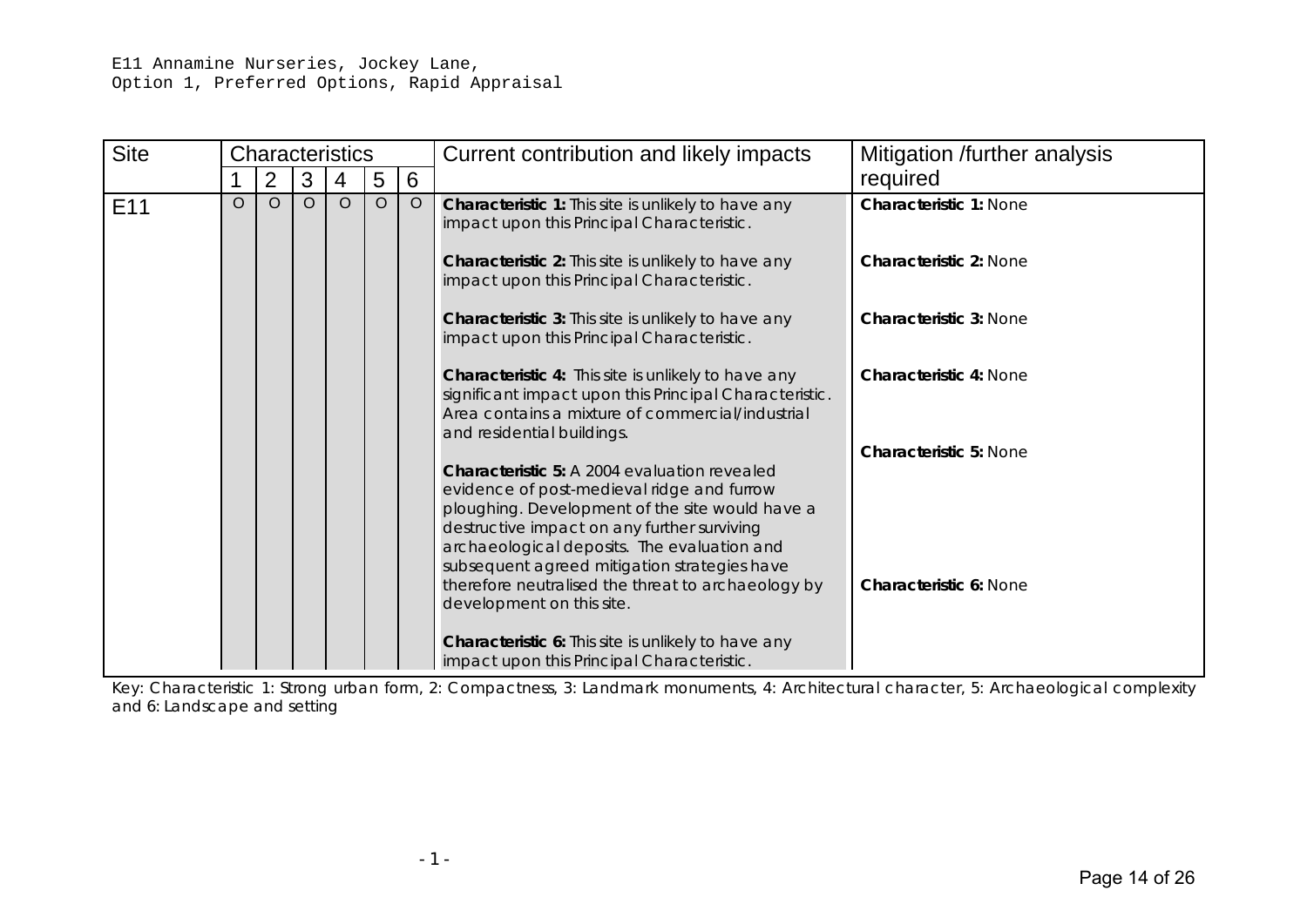#### E12 York Business Park, Option 1, Preferred Options, Rapid Appraisal

| <b>Site</b>     |         |         |   | <b>Characteristics</b> |   |         | Current contribution and likely impacts                                                                                                                                                                                                                    | Mitigation /further analysis                                                                    |
|-----------------|---------|---------|---|------------------------|---|---------|------------------------------------------------------------------------------------------------------------------------------------------------------------------------------------------------------------------------------------------------------------|-------------------------------------------------------------------------------------------------|
|                 |         | 2       | 3 | 4                      | 5 | 6       |                                                                                                                                                                                                                                                            | required                                                                                        |
| E <sub>12</sub> | $\circ$ | $\circ$ | O | $\circ$                |   | $\circ$ | Characteristic 1: This site is unlikely to have any<br>impact upon this Principal Characteristic.                                                                                                                                                          | <b>Characteristic 1: None</b>                                                                   |
|                 |         |         |   |                        |   |         | Characteristic 2: This site is unlikely to have any<br>impact upon this Principal Characteristic.                                                                                                                                                          | <b>Characteristic 2: None</b>                                                                   |
|                 |         |         |   |                        |   |         | Characteristic 3: This site is unlikely to have any<br>impact upon this Principal Characteristic.                                                                                                                                                          | <b>Characteristic 3: None</b>                                                                   |
|                 |         |         |   |                        |   |         | Characteristic 4: This site is unlikely to have any<br>significant impact upon this Principal Characteristic.<br>Surrounding area contains a mixture of commercial<br>buildings. Proposed development site is an extension<br>to business park.            | <b>Characteristic 4: None</b>                                                                   |
|                 |         |         |   |                        |   |         | <b>Characteristic 5: Development of the site would</b><br>have a destructive impact on any surviving<br>archaeological deposits. No known archaeology on                                                                                                   | Characteristic 5: Further analysis and<br>mitigation required.<br><b>Characteristic 6: None</b> |
|                 |         |         |   |                        |   |         | the site.<br>Characteristic 6: This site is unlikely to have any<br>significant impact upon this Principal Characteristic<br>although long distance glimpses of the Minster may<br>be possible from the site. View preserved by nearby<br>Great North Way. |                                                                                                 |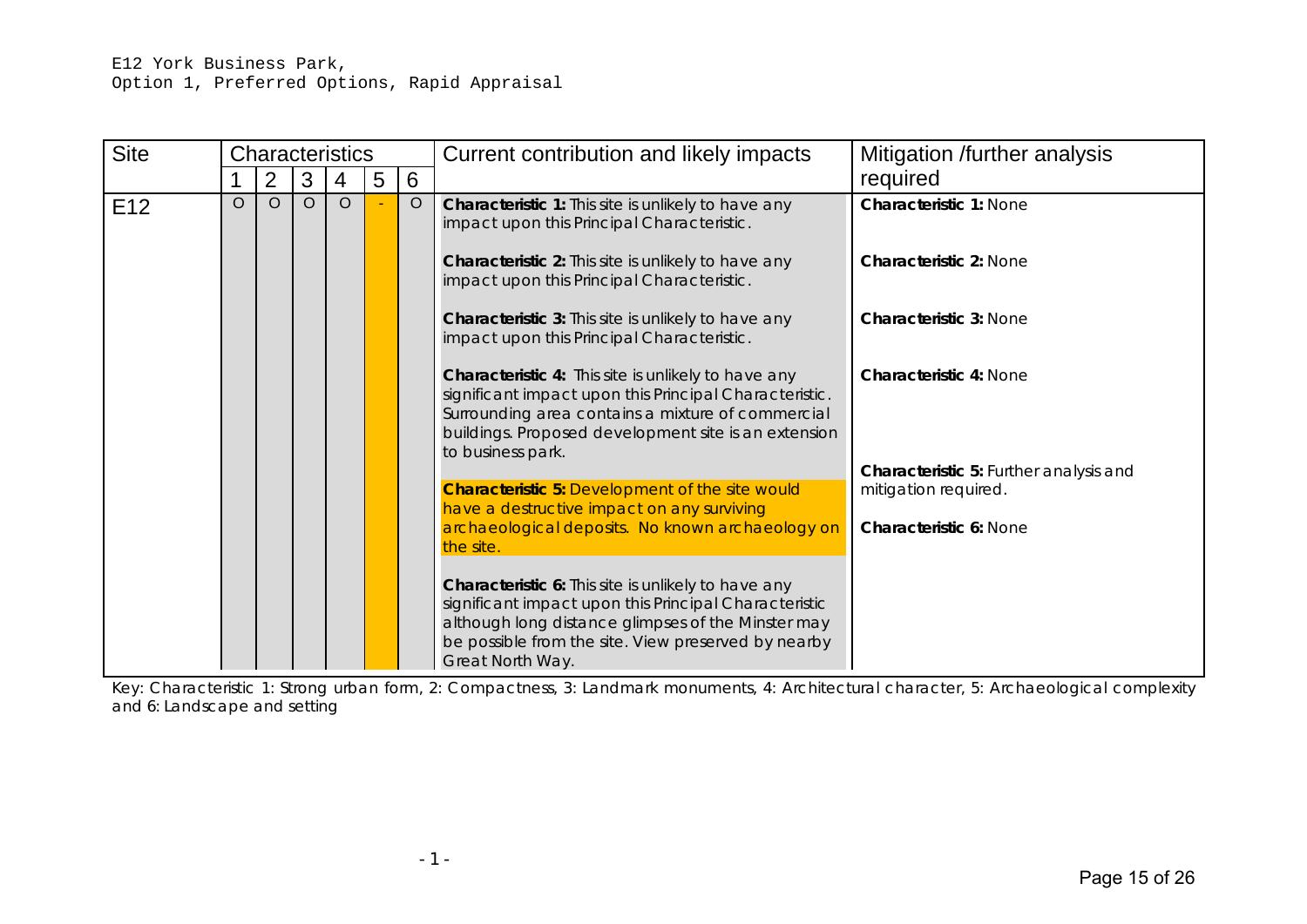E13 End of Great North Way, York Business Park, Option 1, Preferred Options, Rapid Appraisal

| <b>Site</b>     |         |          |          | <b>Characteristics</b> |   |         | Current contribution and likely impacts                                                                                                                               | Mitigation /further analysis                                          |
|-----------------|---------|----------|----------|------------------------|---|---------|-----------------------------------------------------------------------------------------------------------------------------------------------------------------------|-----------------------------------------------------------------------|
|                 |         |          | 3        | 4                      | 5 | 6       |                                                                                                                                                                       | required                                                              |
| E <sub>13</sub> | $\circ$ | $\Omega$ | $\Omega$ | $\Omega$               |   | $\circ$ | Characteristic 1: This site is unlikely to have any<br>impact upon this Principal Characteristic.                                                                     | <b>Characteristic 1: None</b>                                         |
|                 |         |          |          |                        |   |         | Characteristic 2: This site is unlikely to have any<br>impact upon this Principal Characteristic.                                                                     | <b>Characteristic 2: None</b>                                         |
|                 |         |          |          |                        |   |         | <b>Characteristic 3:</b> This site is unlikely to have any<br>impact upon this Principal Characteristic.                                                              | <b>Characteristic 3: None</b>                                         |
|                 |         |          |          |                        |   |         | <b>Characteristic 4:</b> This site is unlikely to have any<br>impact upon this Principal Characteristic. Proposed<br>site is an extension to industrial estate.       | <b>Characteristic 4: None</b>                                         |
|                 |         |          |          |                        |   |         | <b>Characteristic 5: Development of the site would</b><br>have a destructive impact on any surviving<br>archaeological deposits. No known archaeology on<br>the site. | <b>Characteristic 5: Further analysis and</b><br>mitigation required. |
|                 |         |          |          |                        |   |         | Characteristic 6: This site is unlikely to have any<br>impact upon this Principal Characteristic.                                                                     | <b>Characteristic 6: None</b>                                         |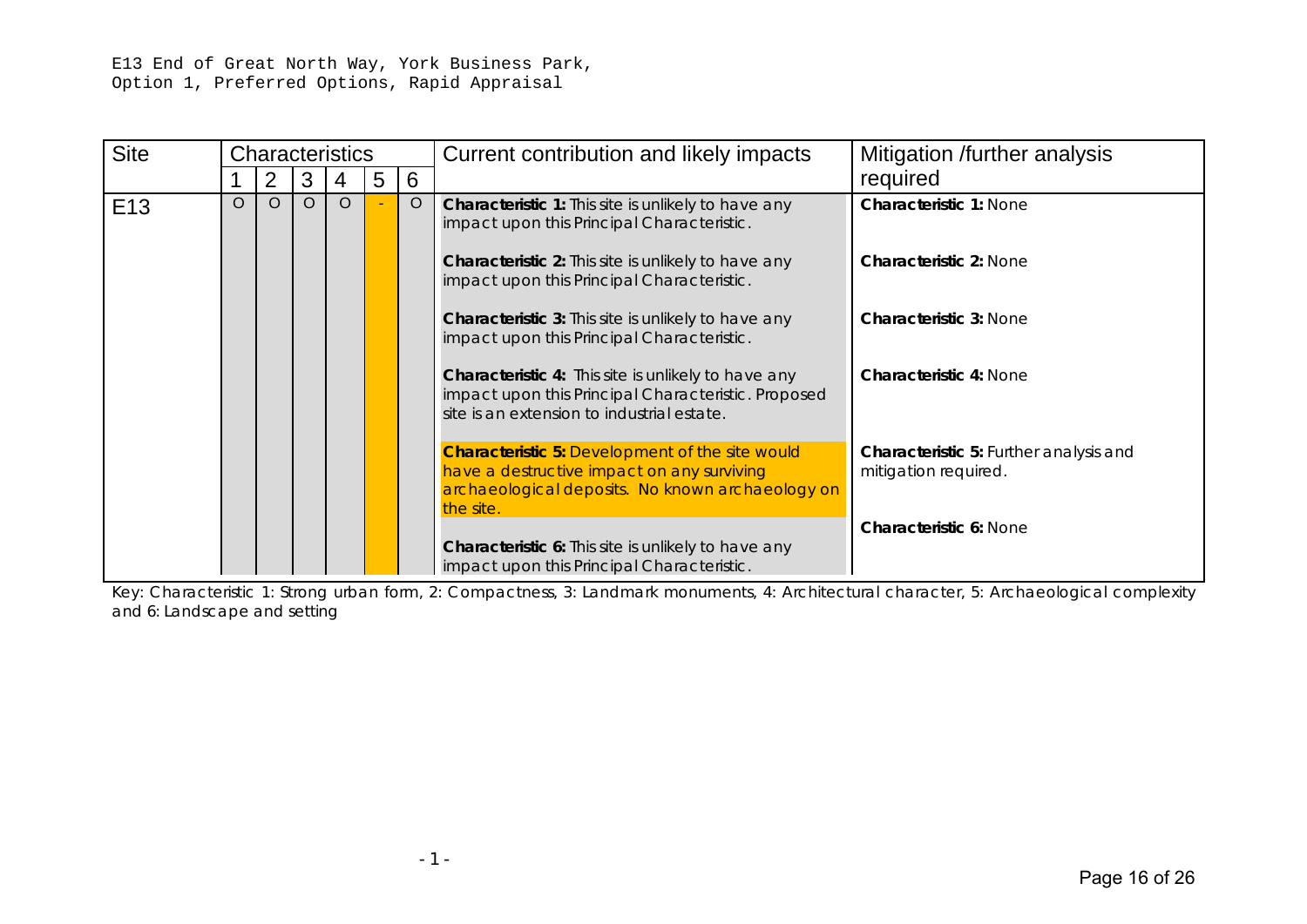| <b>Site</b>     |         |                |          | <b>Characteristics</b> |   |         | Current contribution and likely impacts                                                                                                                                                                                                                                                                                                                              | Mitigation /further analysis                                   |
|-----------------|---------|----------------|----------|------------------------|---|---------|----------------------------------------------------------------------------------------------------------------------------------------------------------------------------------------------------------------------------------------------------------------------------------------------------------------------------------------------------------------------|----------------------------------------------------------------|
|                 |         | $\overline{2}$ | 3        | 4                      | 5 | 6       |                                                                                                                                                                                                                                                                                                                                                                      | required                                                       |
| E <sub>14</sub> | $\circ$ | d              | $\Omega$ | $\circ$                |   | $\circ$ | <b>Characteristic 1:</b> This site is unlikely to have any<br>impact upon this Principal Characteristic.                                                                                                                                                                                                                                                             | <b>Characteristic 1: None</b>                                  |
|                 |         |                |          |                        |   |         | Characteristic 2: This site is unlikely to have any<br>significant impact upon this Principal Characteristic.<br>However, the early 21 <sup>st</sup> century development is<br>separated from the industrial area of the business<br>park by this small piece of undeveloped land. A<br>degree of separation between the two distinct areas<br>should be maintained. | Characteristic 2: Further analysis and<br>mitigation required. |
|                 |         |                |          |                        |   |         | <b>Characteristic 3:</b> This site is unlikely to have any<br>impact upon this Principal Characteristic.                                                                                                                                                                                                                                                             | <b>Characteristic 3: None</b>                                  |
|                 |         |                |          |                        |   |         | Characteristic 4: This site is unlikely to have any<br>impact upon this Principal Characteristic.                                                                                                                                                                                                                                                                    | <b>Characteristic 4: None</b>                                  |
|                 |         |                |          |                        |   |         | <b>Characteristic 5: Development of the site would</b><br>have a destructive impact on any surviving                                                                                                                                                                                                                                                                 | Characteristic 5: Further analysis and<br>mitigation required. |
|                 |         |                |          |                        |   |         | archaeological deposits.                                                                                                                                                                                                                                                                                                                                             | Characteristic 6: None                                         |
|                 |         |                |          |                        |   |         | Characteristic 6: This site is unlikely to have any<br>impact upon this Principal Characteristic.                                                                                                                                                                                                                                                                    |                                                                |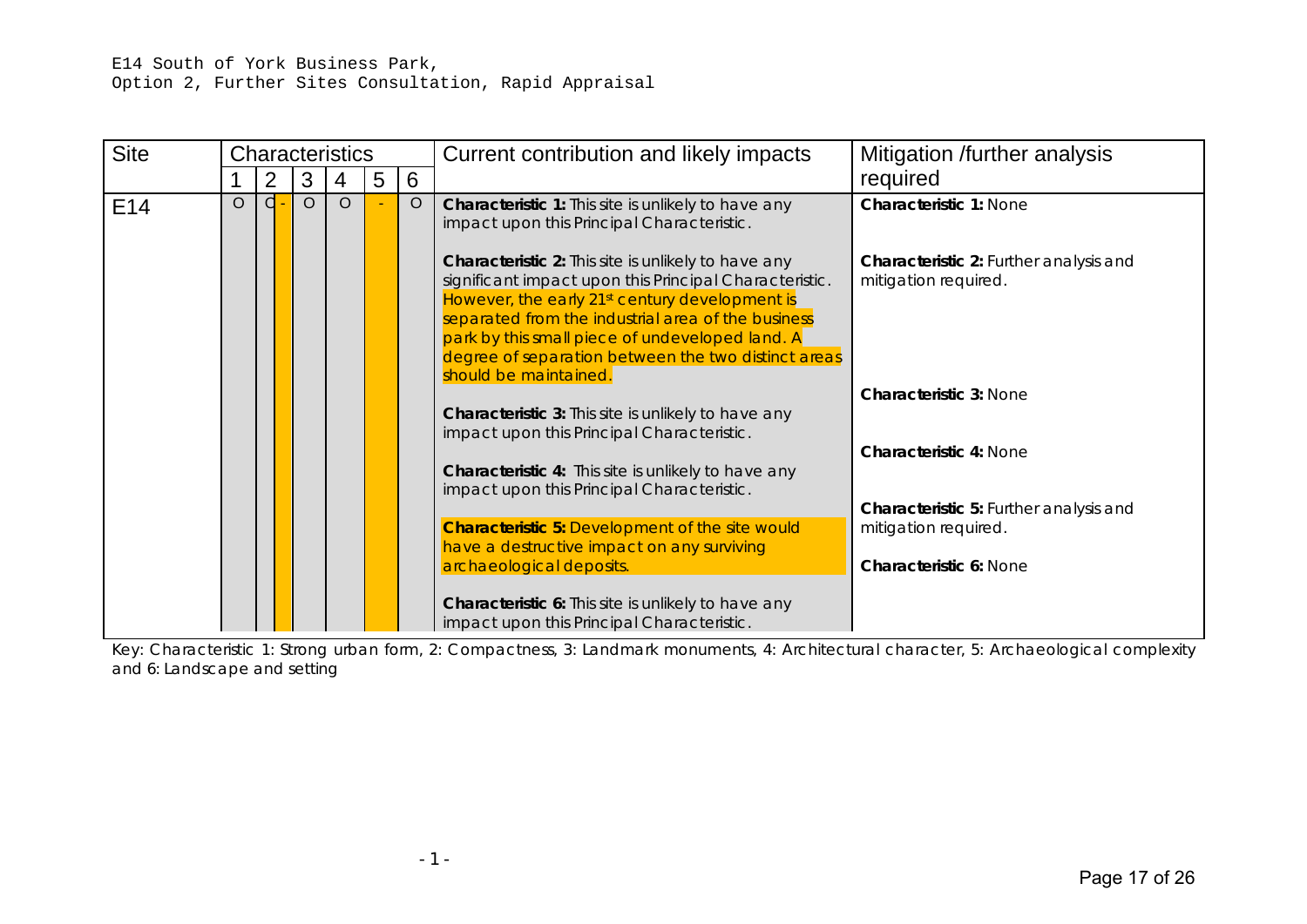## ST15 York St. John playing field, Option 2, Further Sites Consultation, Rapid Appraisal

| <b>Site</b> |            |                |                | <b>Characteristics</b> |   |                 | Current contribution and likely impacts                                                                                                                                                           | Mitigation /further analysis                                               |  |
|-------------|------------|----------------|----------------|------------------------|---|-----------------|---------------------------------------------------------------------------------------------------------------------------------------------------------------------------------------------------|----------------------------------------------------------------------------|--|
|             |            | $\overline{2}$ | 3              | 4                      | 5 | $6\phantom{1}6$ |                                                                                                                                                                                                   | required                                                                   |  |
| <b>ST15</b> | $\bigcirc$ | 4              | $\overline{O}$ |                        |   | $\overline{C}$  | Characteristic 1: This site is unlikely to have any<br>impact upon this Principal Characteristic.                                                                                                 | <b>Characteristic 1: None</b>                                              |  |
|             |            |                |                |                        |   |                 | <b>Characteristic 2:</b> The development of this area and<br>the removal of this small open space will result in the<br>merging of York University Campus and surrounding<br>residential estates. | <b>Characteristic 2: Further analysis and</b><br>mitigation required.      |  |
|             |            |                |                |                        |   |                 | Opportunity to create strong architecture on the Hull<br>Road frontage and improve the character of this<br>approach into York.                                                                   | <b>Characteristic 3: None</b>                                              |  |
|             |            |                |                |                        |   |                 |                                                                                                                                                                                                   |                                                                            |  |
|             |            |                |                |                        |   |                 | Characteristic 3: This site is unlikely to have any<br>impact upon this Principal Characteristic.                                                                                                 | Characteristic 4: Further analysis/information<br>and mitigation required. |  |
|             |            |                |                |                        |   |                 | <b>Characteristic 4: Inappropriate scale or low quality</b><br>architecture/craftsmanship of either residential or<br>commercial buildings will have a detrimental effect                         |                                                                            |  |
|             |            |                |                |                        |   |                 | on the character of York.                                                                                                                                                                         | Characteristic 5: Further analysis and<br>mitigation required.             |  |
|             |            |                |                |                        |   |                 | <b>Characteristic 5:</b> The elevated nature of this site and<br>the rich prehistoric and Roman finds in the vicinity<br>suggest that this area has high archaeological                           |                                                                            |  |
|             |            |                |                |                        |   |                 | potential in relatively undisturbed areas.                                                                                                                                                        | Characteristic 6: Further analysis and<br>mitigation required.             |  |
|             |            |                |                |                        |   |                 | Characteristic 6: This site is unlikely to have any<br>impact upon this Principal Characteristic. However,                                                                                        |                                                                            |  |
|             |            |                |                |                        |   |                 | the site does contribute to the setting of the<br>University. Its development would remove the small<br>open space buffer between the campus and                                                  |                                                                            |  |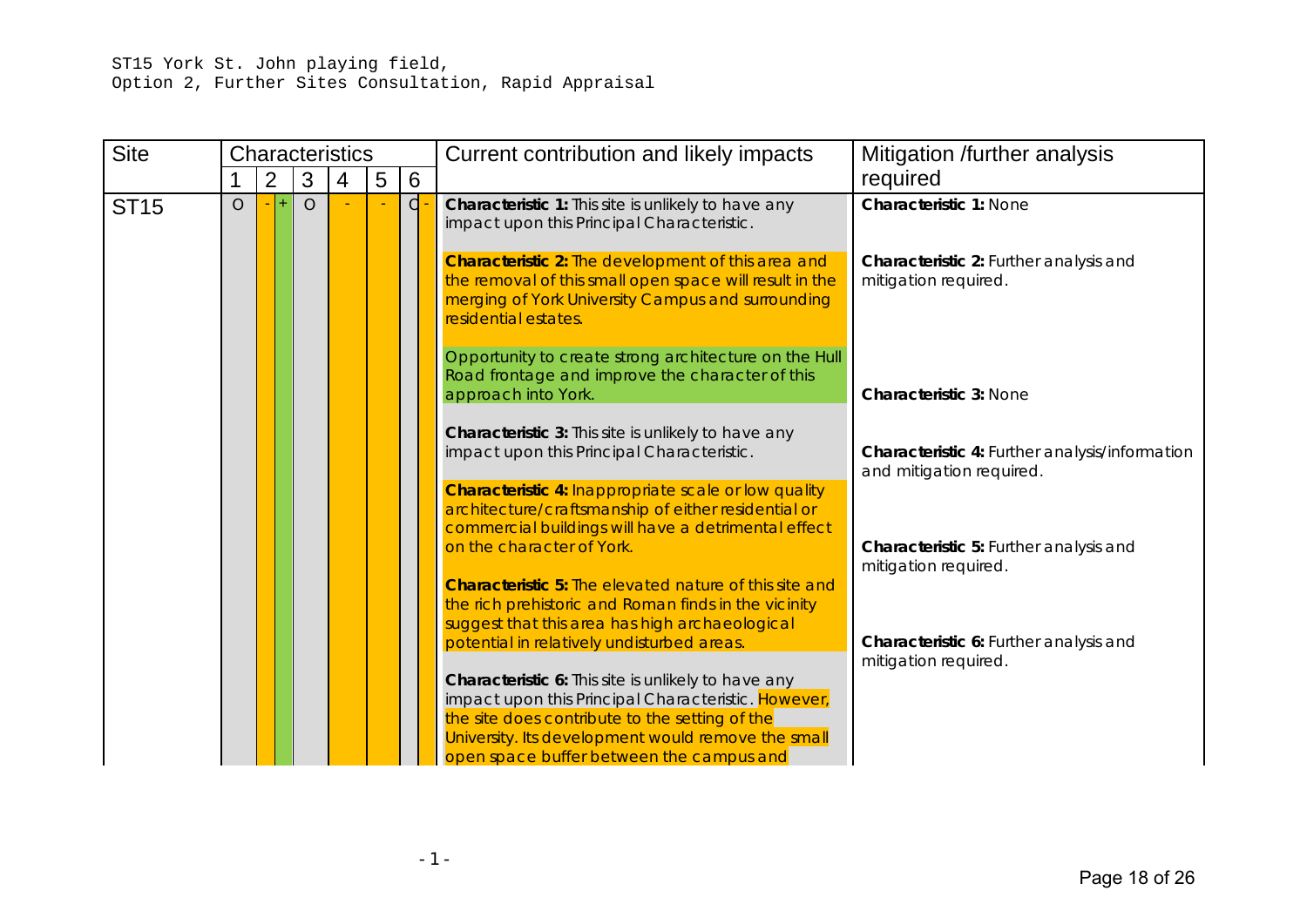## ST15 York St. John playing field, Option 2, Further Sites Consultation, Rapid Appraisal



Key: Characteristic 1: Strong urban form, 2: Compactness, 3: Landmark monuments, 4: Architectural character, 5: Archaeological complexity and 6: Landscape and setting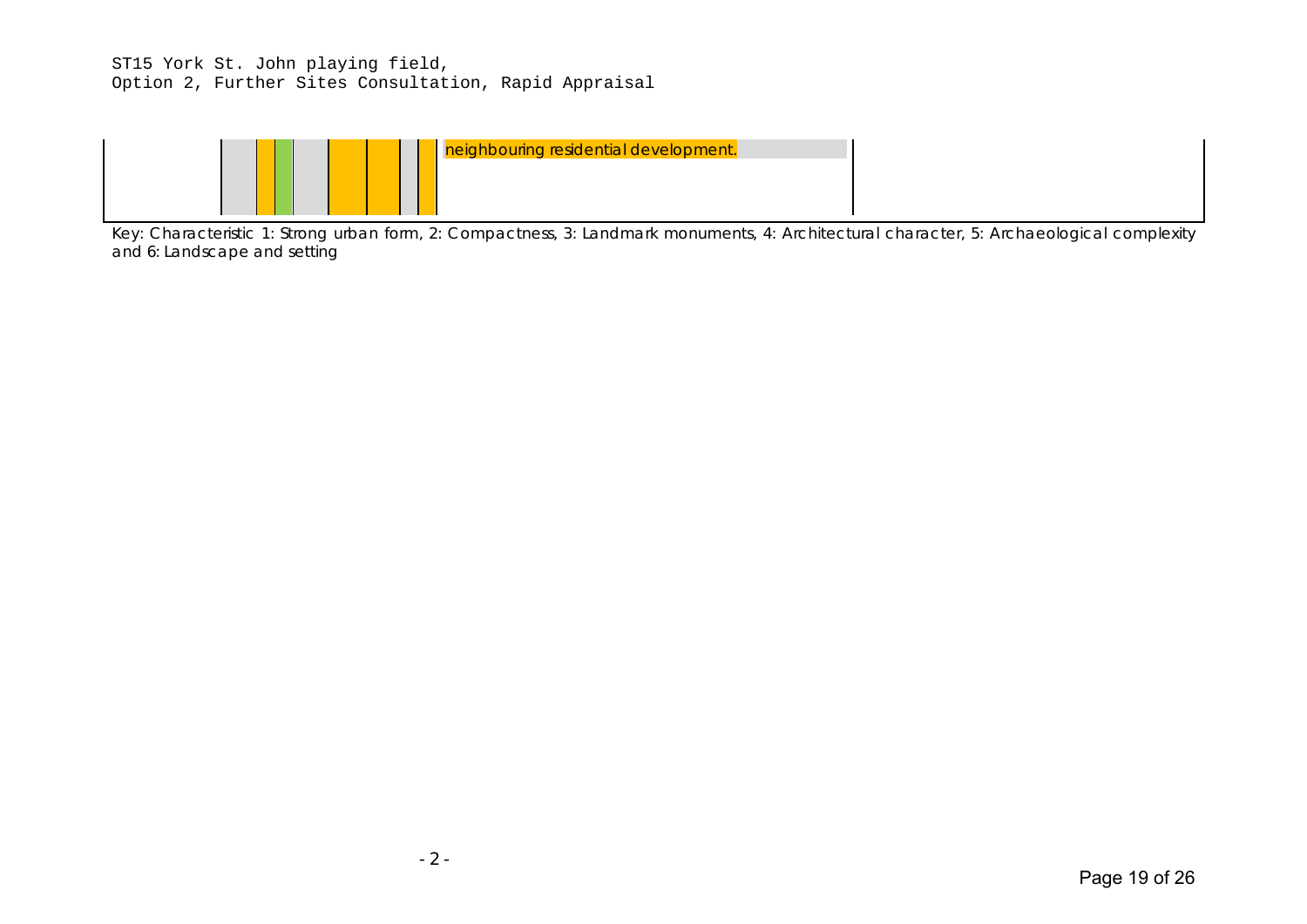## E16 Upper Poppleton Garden Centre, Northfield Rd, Option 2, Further Sites Consultation, Rapid Appraisal

| <b>Site</b>     |          | <b>Characteristics</b> |         |   |   |         | Current contribution and likely impacts                                                                                                                                                                 | Mitigation /further analysis                                                                                                                 |  |
|-----------------|----------|------------------------|---------|---|---|---------|---------------------------------------------------------------------------------------------------------------------------------------------------------------------------------------------------------|----------------------------------------------------------------------------------------------------------------------------------------------|--|
|                 |          | $\overline{2}$         | 3       | 4 | 5 | 6       |                                                                                                                                                                                                         | required                                                                                                                                     |  |
| E <sub>16</sub> | $\Omega$ | $\Omega$               | $\circ$ |   |   | $\circ$ | Characteristic 1: This site is unlikely to have any<br>impact upon this Principal Characteristic.                                                                                                       | Characteristic 1: None. However, it is<br>important for design to enhance particular<br>elements of the strong urban form<br>characteristic. |  |
|                 |          |                        |         |   |   |         | Characteristic 2: This site is unlikely to have any<br>impact upon this Principal Characteristic.                                                                                                       | <b>Characteristic 2: None</b>                                                                                                                |  |
|                 |          |                        |         |   |   |         | Characteristic 3: This site is unlikely to have any<br>impact upon this Principal Characteristic.                                                                                                       | <b>Characteristic 3: None</b>                                                                                                                |  |
|                 |          |                        |         |   |   |         | <b>Characteristic 4: Inappropriate scale or low quality</b><br>architecture/craftsmanship will have a detrimental<br>impact on the architectural legacy/character of<br>Poppleton and York generally.   | Characteristic 4: Further information/analysis<br>required and mitigation required.                                                          |  |
|                 |          |                        |         |   |   |         | <b>Characteristic 5: Possibility for archaeological</b><br>deposits to remains in relatively undisturbed areas.<br>These deposits may include Romano-British remains<br>as identified on a nearby site. | Characteristic 5: Further analysis and<br>mitigation required.                                                                               |  |
|                 |          |                        |         |   |   |         | Further development here will have a detrimental<br>impact on any surviving archaeological deposits.                                                                                                    |                                                                                                                                              |  |
|                 |          |                        |         |   |   |         | Characteristic 6: This site is unlikely to have any<br>impact upon this Principal Characteristic                                                                                                        | <b>Characteristic 6: None</b>                                                                                                                |  |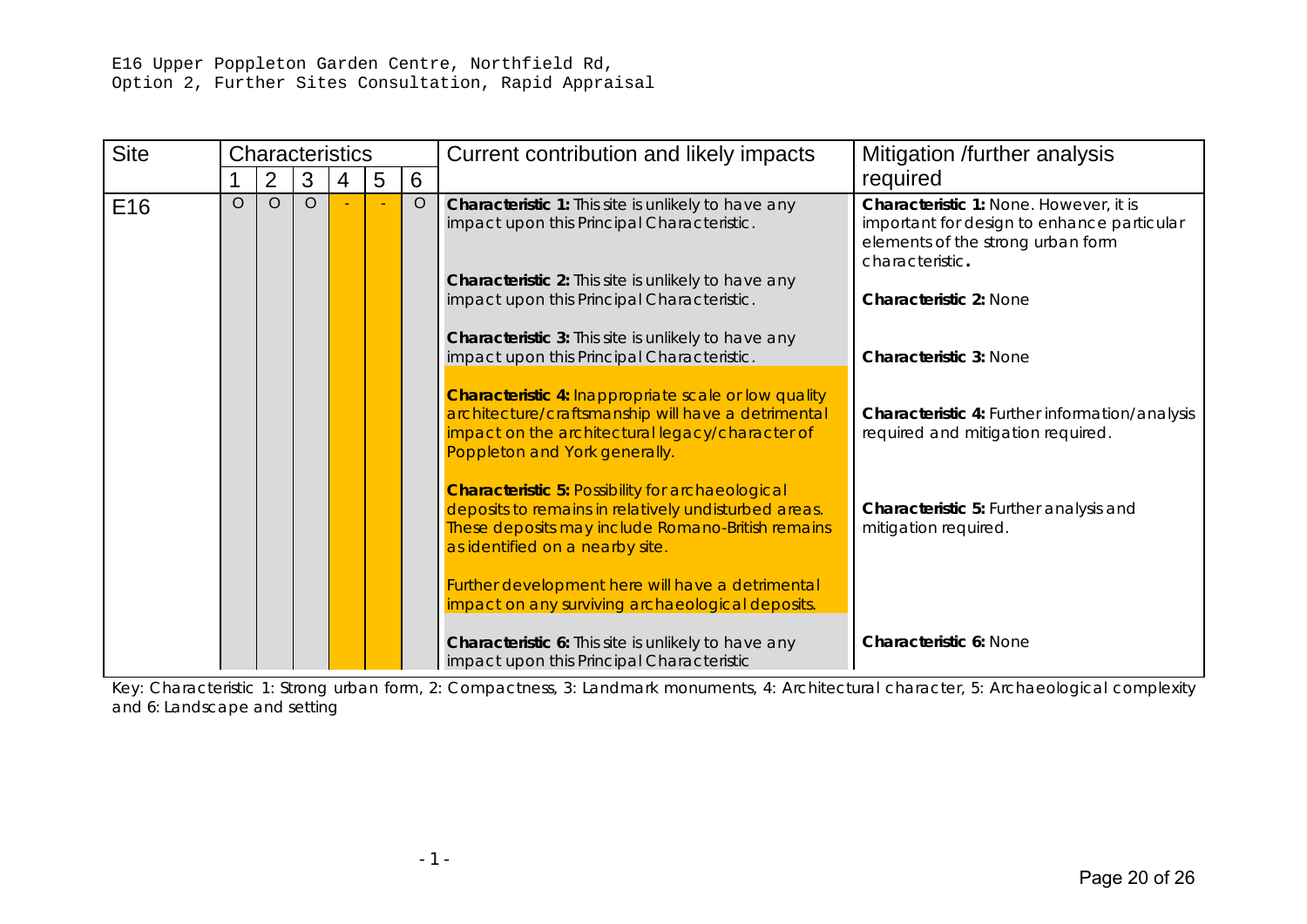# E17 Northminster Business Park, Option 1, Preferred Options boundary, Rapid Appraisal

| <b>Site</b>                 |         | Characteristics |                |                |   |   | Current contribution and likely impacts                                                                                                                                                                                                                                     | Mitigation /further analysis                                   |
|-----------------------------|---------|-----------------|----------------|----------------|---|---|-----------------------------------------------------------------------------------------------------------------------------------------------------------------------------------------------------------------------------------------------------------------------------|----------------------------------------------------------------|
|                             |         | 2               | 3              | $\overline{4}$ | 5 | 6 |                                                                                                                                                                                                                                                                             | required                                                       |
| E <sub>17</sub><br>Option 1 | $\circ$ | $\overline{O}$  | $\overline{O}$ | 0              |   |   | Characteristic 1: These sites are unlikely to have any<br>impact upon this Principal Characteristic.                                                                                                                                                                        | Characteristic 1: None.                                        |
|                             |         |                 |                |                |   |   | Characteristic 2: Small scale expansion of the business<br>park would not have a significant detrimental impact<br>on this characteristic. However, the dispersed nature<br>of the sites is contrary to the characteristic form of<br>compact or linear village settlement. | Characteristic 2: Further analysis and<br>mitigation required. |
|                             |         |                 |                |                |   |   | Characteristic 3: These sites are unlikely to have any<br>impact upon this Principal Characteristic.                                                                                                                                                                        | <b>Characteristic 3: None</b>                                  |
|                             |         |                 |                |                |   |   |                                                                                                                                                                                                                                                                             | Characteristic 4: Further information                          |
|                             |         |                 |                |                |   |   | <b>Characteristic 4: Developments will be isolated and it</b><br>would be difficult to develop an architecture which<br>related well to the landscape setting                                                                                                               | required on proposed architectural design.                     |
|                             |         |                 |                |                |   |   | Poor architectural design would be detrimental to the<br>generally high quality of buildings and craftsmanship<br>in York.                                                                                                                                                  |                                                                |
|                             |         |                 |                |                |   |   | Poorly designed development will have a detrimental<br>impact on the architecture of Knapton and York in<br>general.                                                                                                                                                        |                                                                |
|                             |         |                 |                |                |   |   | Inappropriately tall buildings will have a detrimental<br>impact upon existing surrounding properties.                                                                                                                                                                      | Characteristic 5: Further analysis and<br>mitigation required. |
|                             |         |                 |                |                |   |   | <b>Characteristic 5: There is no known archaeological</b><br>evidence in this area but presumably the higher<br>ground would have been favourable for early activity.                                                                                                       |                                                                |
|                             |         |                 |                |                |   |   | The area was agricultural during the medieval and<br>post-medieval periods and was associated with the<br>village of Knapton. One of which forms the division                                                                                                               |                                                                |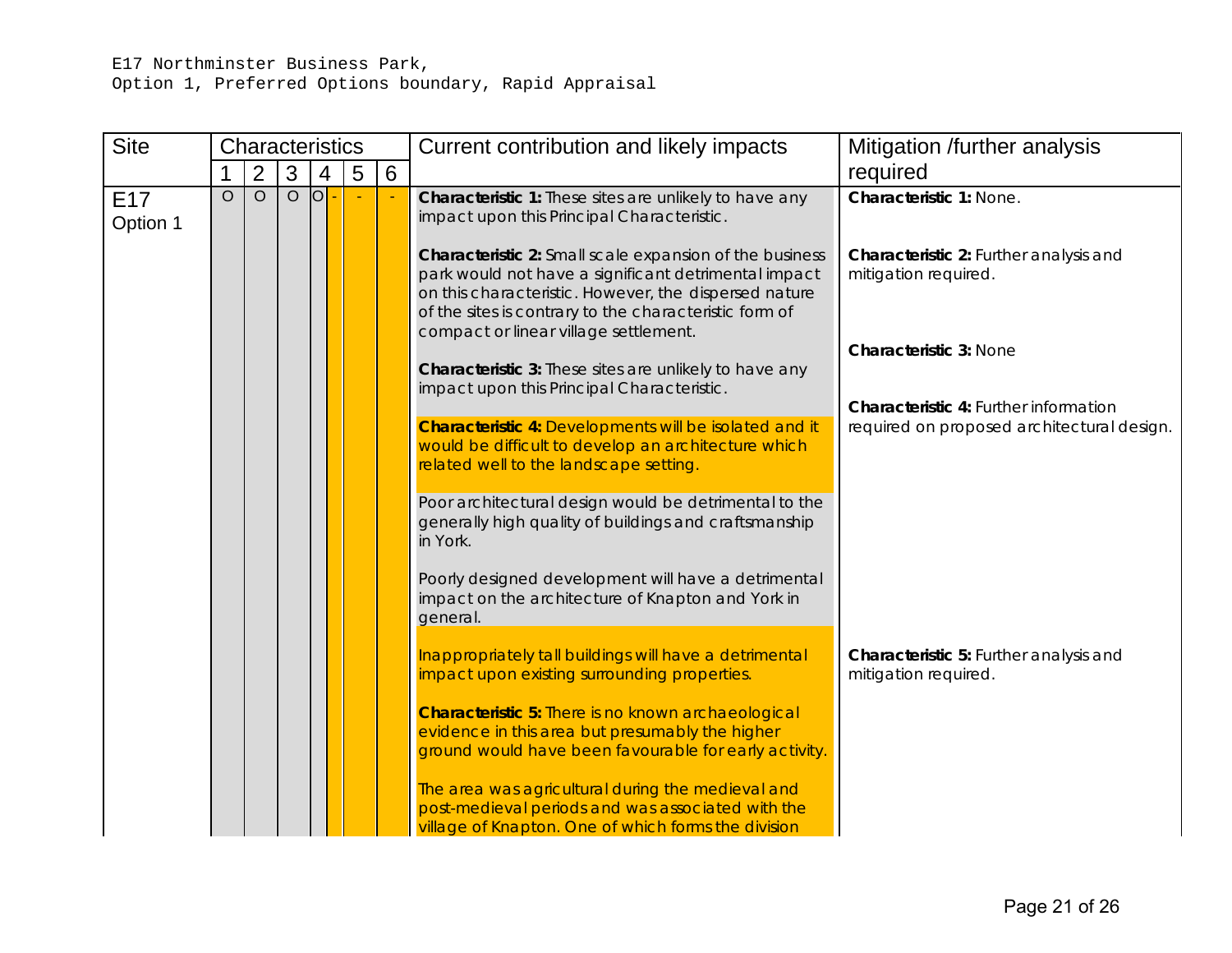## E17 Northminster Business Park, Option 1, Preferred Options boundary, Rapid Appraisal

| between the parishes of Upper Poppleton and<br>Rufforth with Knapton.<br>Development of the site would have a destructive<br>impact on any surviving archaeological deposits or<br>landscape features.                                                                                                                                                                                                               | <b>Characteristic 6: Further analysis and</b><br>mitigation required. |
|----------------------------------------------------------------------------------------------------------------------------------------------------------------------------------------------------------------------------------------------------------------------------------------------------------------------------------------------------------------------------------------------------------------------|-----------------------------------------------------------------------|
| <b>Characteristic 6:</b> The rural setting of York as viewed<br>from the ring road in this area may be adversely<br>affected by development - particularly by the site<br>located closest to the ring road. However,<br>Northminster Business Park has already impacted upon<br>this to some degree.<br>Development would reduce the distance between<br>Northminster Business Park, Knapton and Upper<br>Poppleton. |                                                                       |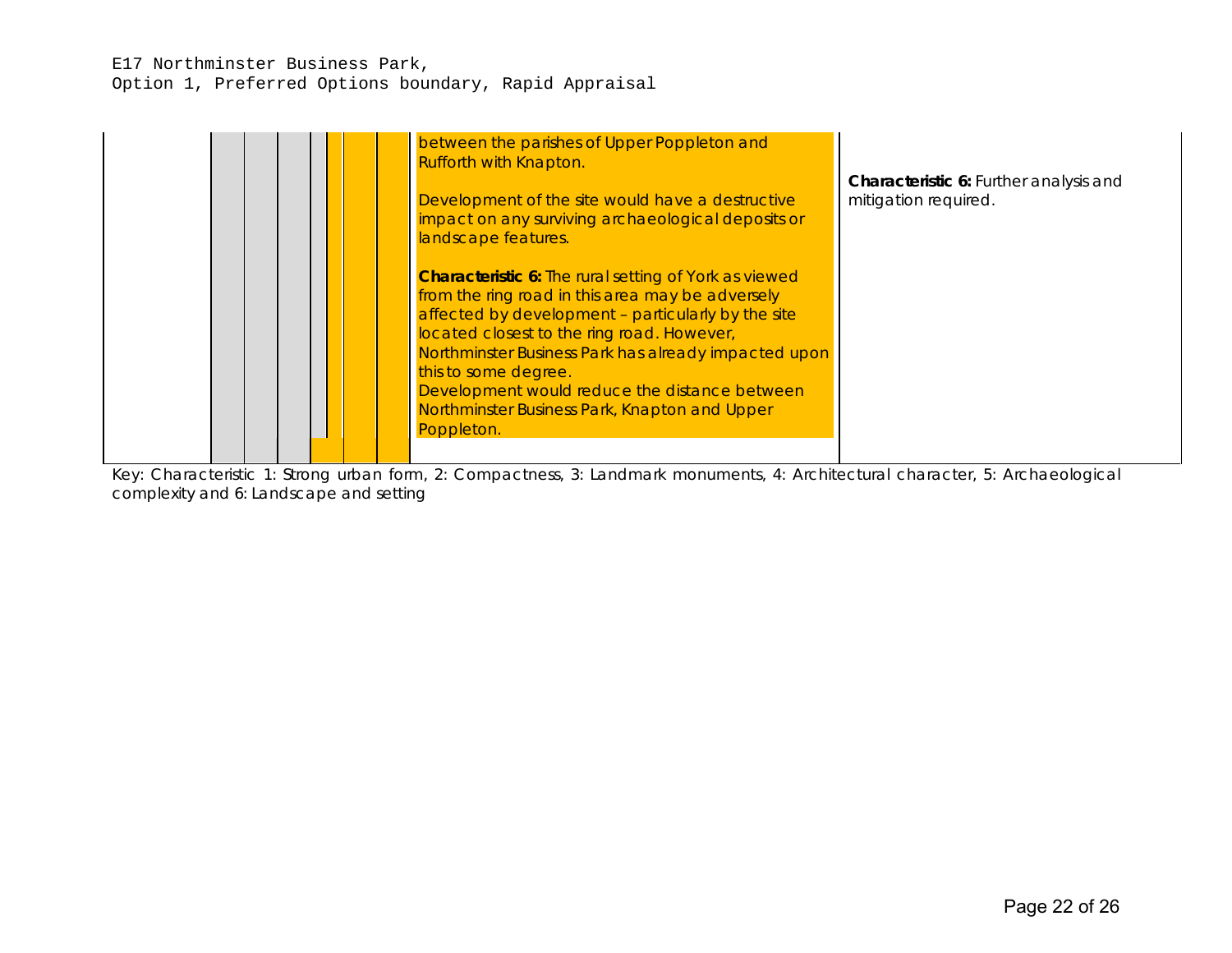## E17 Northminster Business Park,

Option 2, Further Sites Consultation boundary, Rapid Appraisal

| <b>Site</b>                 |                                                                                                 | <b>Characteristics</b>                                                                                             |         |                |   |                | Current contribution and likely impacts                                                                                       | Mitigation /further analysis                                                        |                                                                |
|-----------------------------|-------------------------------------------------------------------------------------------------|--------------------------------------------------------------------------------------------------------------------|---------|----------------|---|----------------|-------------------------------------------------------------------------------------------------------------------------------|-------------------------------------------------------------------------------------|----------------------------------------------------------------|
|                             | 1                                                                                               | $\overline{2}$                                                                                                     | 3       | 4              | 5 | 6              |                                                                                                                               | required                                                                            |                                                                |
| E <sub>17</sub><br>Option 2 | $\circ$                                                                                         | $\circ$                                                                                                            | $\circ$ | $\overline{O}$ |   | $\blacksquare$ | Characteristic 1: This site is unlikely to have any impact<br>upon this Principal Characteristic.                             | Characteristic 1: None.                                                             |                                                                |
|                             |                                                                                                 |                                                                                                                    |         |                |   |                | <b>Characteristic 2:</b> This site is unlikely to have any impact<br>upon this Principal Characteristic.                      | <b>Characteristic 2: None</b>                                                       |                                                                |
|                             |                                                                                                 |                                                                                                                    |         |                |   |                | Characteristic 3: This site is unlikely to have any impact<br>upon this Principal Characteristic.                             | <b>Characteristic 3: None</b>                                                       |                                                                |
|                             |                                                                                                 |                                                                                                                    |         |                |   |                | Characteristic 4: May be difficult to develop an<br>architecture which related well to the landscape<br>setting               | Characteristic 4: Further information<br>required on proposed architectural design. |                                                                |
|                             |                                                                                                 |                                                                                                                    |         |                |   |                | Poor architectural design would be detrimental to the<br>generally high quality of buildings and craftsmanship<br>in York.    |                                                                                     |                                                                |
|                             |                                                                                                 |                                                                                                                    |         |                |   |                | Poorly designed buildings will have a detrimental<br>impact on the architecture of Knapton and York in<br>general.            |                                                                                     |                                                                |
|                             | impact upon existing surrounding properties.<br>evidence in this area but presumably the higher |                                                                                                                    |         |                |   |                |                                                                                                                               | Inappropriately tall buildings will have a detrimental                              | Characteristic 5: Further analysis and<br>mitigation required. |
|                             |                                                                                                 | <b>Characteristic 5: There is no known archaeological</b><br>ground would have been favourable for early activity. |         |                |   |                |                                                                                                                               |                                                                                     |                                                                |
|                             |                                                                                                 |                                                                                                                    |         |                |   |                | The area was agricultural during the medieval and<br>post-medieval periods and was associated with the<br>village of Knapton. |                                                                                     |                                                                |
|                             |                                                                                                 |                                                                                                                    |         |                |   |                | Several field boundaries within the site date to at least<br>the mid 19th century.                                            |                                                                                     |                                                                |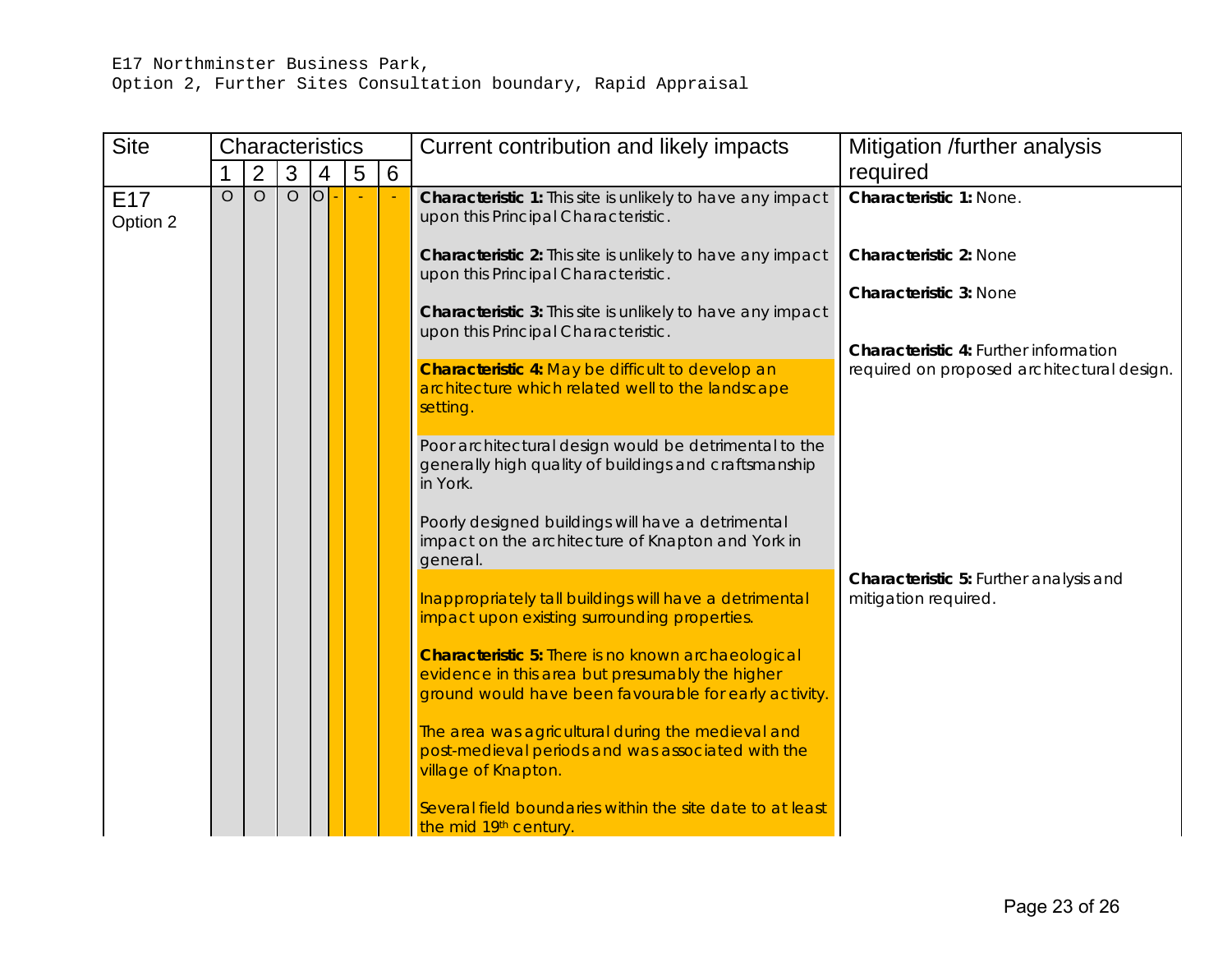#### E17 Northminster Business Park, Option 2, Further Sites Consultation boundary, Rapid Appraisal

Northern boundary of the site forms the division between the parishes of Upper Poppleton and Rufforth with Knapton. Development of the site would have a destructive impact on any surviving archaeological deposits or landscape features. **Characteristic 6:** The rural setting of York as viewed from the ring road in this area will be further adversely affected by development. Northminster Business Park has already impacted upon this to some degree. Development would reduce the distance between Northminster Business Park, Knapton and Upper Poppleton. Development will also reduce the distance between urban nature of the business park and nearby outlying farms to the west of the city. **Characteristic 6:** Further analysis and mitigation required.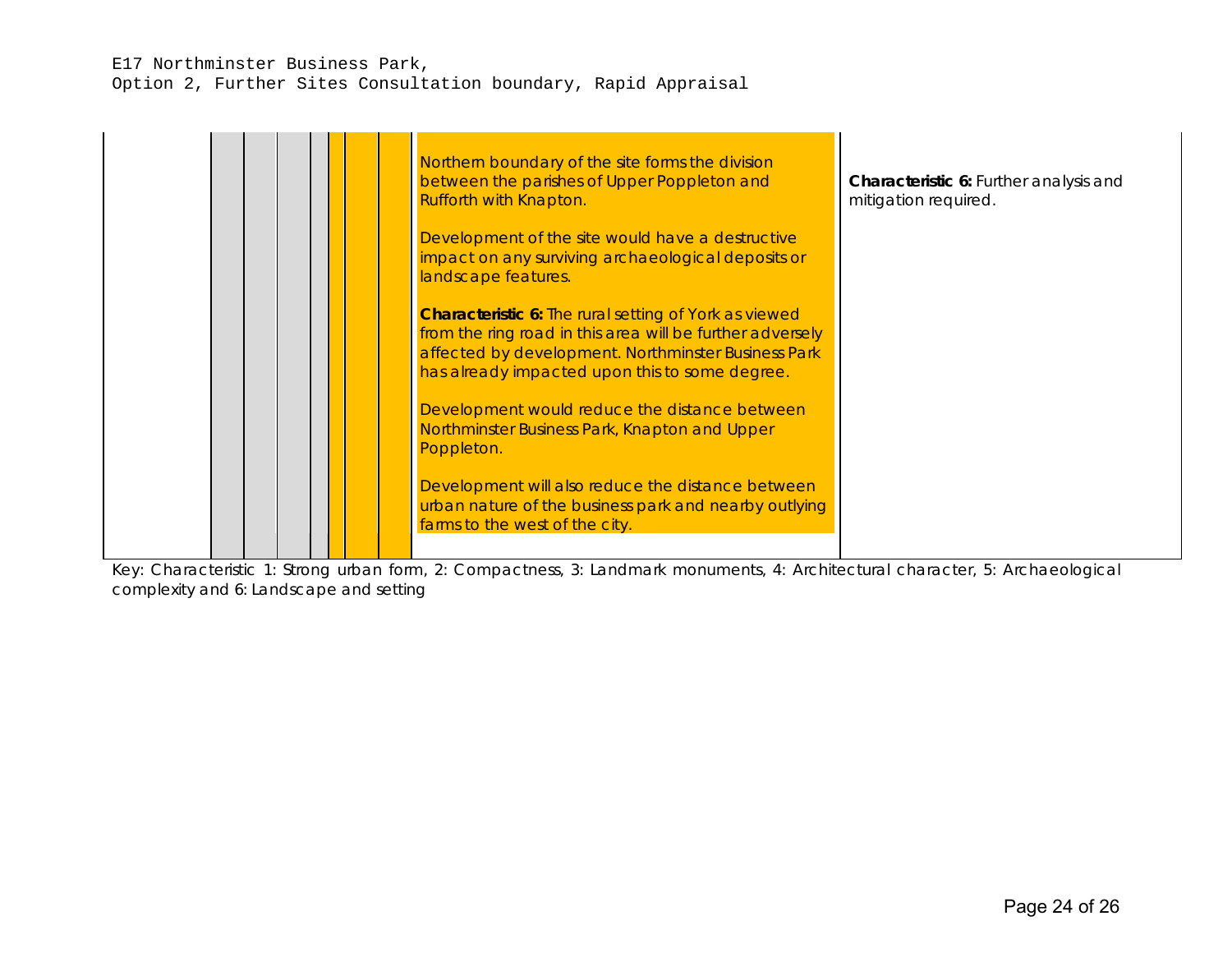## E17 Northminster Business Park, Option 3, Submission boundary, Rapid Appraisal

| <b>Site</b>                 |          | Characteristics                                                                                                                                                                                       |         |                 |   |                                    | Current contribution and likely impacts                                                                                                                               | Mitigation /further analysis                                   |
|-----------------------------|----------|-------------------------------------------------------------------------------------------------------------------------------------------------------------------------------------------------------|---------|-----------------|---|------------------------------------|-----------------------------------------------------------------------------------------------------------------------------------------------------------------------|----------------------------------------------------------------|
|                             | 1        | $\overline{2}$                                                                                                                                                                                        | 3       | 4               | 5 | $6\phantom{1}$                     |                                                                                                                                                                       | required                                                       |
| E <sub>17</sub><br>Option 3 | $\Omega$ | $\circ$                                                                                                                                                                                               | $\circ$ | 10 <sup>P</sup> |   | $\overline{\bigcirc}$              | Characteristic 1: This site is unlikely to have any impact<br>upon this Principal Characteristic.<br>Characteristic 2: This site is unlikely to have any impact       | Characteristic 1: None.<br><b>Characteristic 2: None</b>       |
|                             |          |                                                                                                                                                                                                       |         |                 |   |                                    | upon this Principal Characteristic.<br><b>Characteristic 3:</b> This site is unlikely to have any impact                                                              | <b>Characteristic 3: None</b>                                  |
|                             |          |                                                                                                                                                                                                       |         |                 |   |                                    | upon this Principal Characteristic.<br>Characteristic 4: May be difficult to develop an                                                                               | Characteristic 4: Further information                          |
|                             |          | architecture which related well to the landscape<br>design.<br>setting.<br>Poor architectural design would be detrimental to the<br>generally high quality of buildings and craftsmanship<br>in York. |         |                 |   | required on proposed architectural |                                                                                                                                                                       |                                                                |
|                             |          |                                                                                                                                                                                                       |         |                 |   |                                    |                                                                                                                                                                       |                                                                |
|                             |          |                                                                                                                                                                                                       |         |                 |   |                                    | Poorly designed buildings will have a detrimental<br>impact on the architecture of Knapton and York in<br>general.                                                    |                                                                |
|                             |          |                                                                                                                                                                                                       |         |                 |   |                                    | Inappropriately tall buildings will have a detrimental<br>impact upon existing surrounding properties.                                                                | Characteristic 5: Further analysis and<br>mitigation required. |
|                             |          |                                                                                                                                                                                                       |         |                 |   |                                    | <b>Characteristic 5: There is no known archaeological</b><br>evidence in this area but presumably the higher<br>ground would have been favourable for early activity. |                                                                |
|                             |          |                                                                                                                                                                                                       |         |                 |   |                                    | The area was agricultural during the medieval and<br>post-medieval periods and was associated with the<br>village of Knapton.                                         |                                                                |
|                             |          |                                                                                                                                                                                                       |         |                 |   |                                    | Development of the site would have a destructive<br>impact on any surviving archaeological deposits or                                                                | Characteristic 6: Further analysis and<br>mitigation required. |